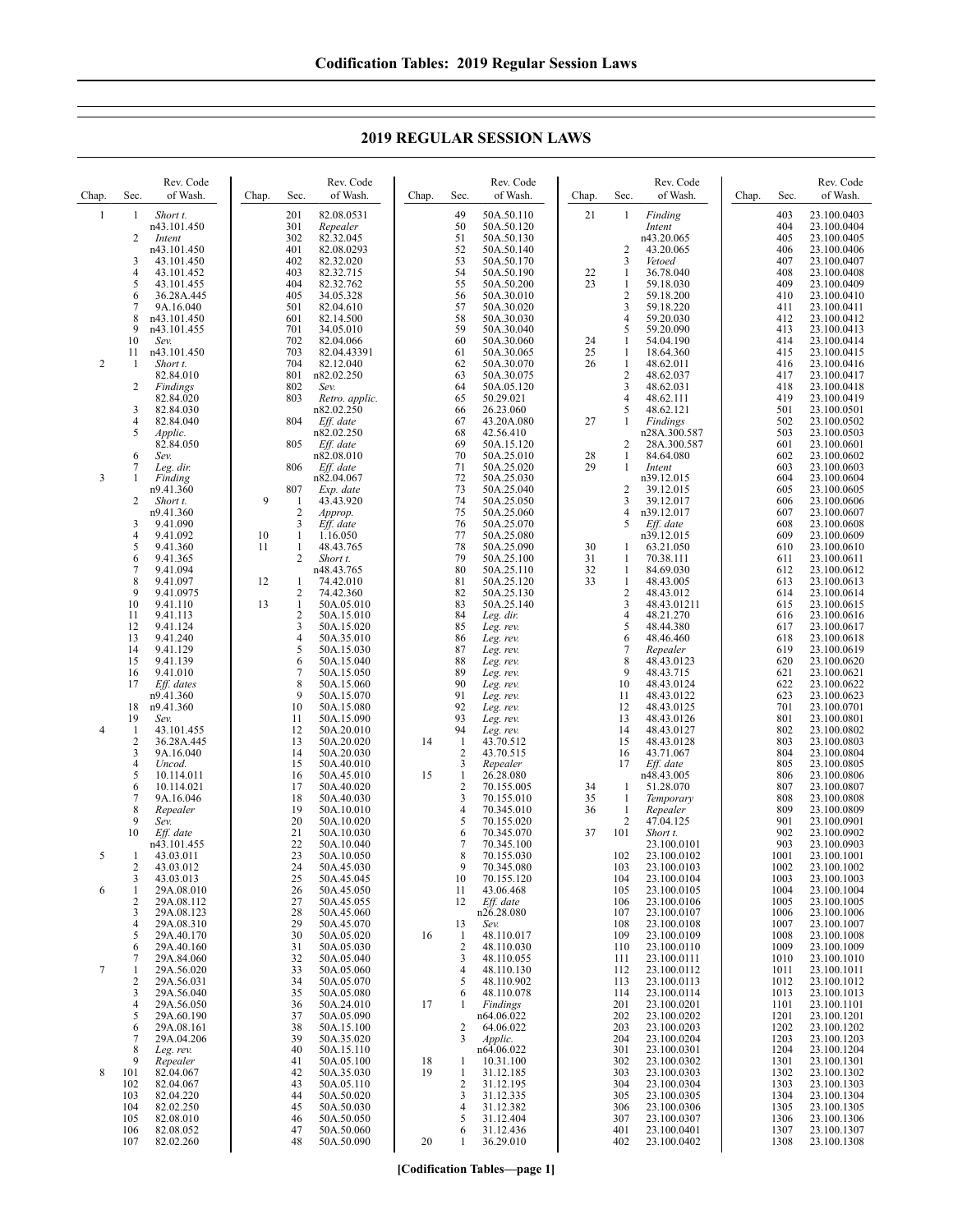| Chap.                      | Sec.                                                     | Rev. Code<br>of Wash.                                                                  | Chap.          | Sec.                                                  | Rev. Code<br>of Wash.                                                        | Chap.    | Sec.                                                     | Rev. Code<br>of Wash.                                                        | Chap.                | Sec.                                                           | Rev. Code<br>of Wash.                                                       | Chap.                    | Sec.                                        | Rev. Code<br>of Wash.                                                      |
|----------------------------|----------------------------------------------------------|----------------------------------------------------------------------------------------|----------------|-------------------------------------------------------|------------------------------------------------------------------------------|----------|----------------------------------------------------------|------------------------------------------------------------------------------|----------------------|----------------------------------------------------------------|-----------------------------------------------------------------------------|--------------------------|---------------------------------------------|----------------------------------------------------------------------------|
|                            | 1309<br>1310<br>1311<br>1312<br>1313<br>1314             | 23.100.1309<br>23.100.1310<br>23.100.1311<br>23.100.1312<br>23.100.1313<br>23.100.1314 |                | 5032<br>5033<br>5034<br>5035<br>5036<br>5037          | 26.26B.080<br>26.26B.100<br>26.33.020<br>26.33.110<br>26.50.025<br>26.50.035 | 64       | 1<br>$\overline{2}$<br>3<br>4<br>5<br>6                  | n1.20.110<br>1.20.110<br>9.94A.515<br>13.40.193<br>28B.117.040<br>29A.92.005 | 80<br>81             | 3<br>$\overline{4}$<br>1<br>1<br>$\overline{c}$<br>3           | 26.09.520<br>26.09.410<br>70.128.130<br>50.13.020<br>50.13.030<br>50.13.040 |                          | 17<br>18<br>19<br>20<br>21                  | 19.94.510<br>19.94.515<br>19.94.517<br>Repealer<br>Eff. date<br>n19.94.160 |
|                            | 1315<br>1316<br>1317<br>1318<br>1319                     | 23.100.1315<br>23.100.1316<br>23.100.1317<br>23.100.1318<br>23.100.1319                |                | 5038<br>5039<br>5040<br>5041<br>5042                  | 26.50.060<br>26.50.110<br>26.50.160<br>36.28A.410<br>59.18.575               |          | 7<br>8<br>9<br>10<br>11                                  | 29A.92.030<br>29A.92.050<br>29A.92.060<br>29A.92.070<br>29A.92.080           |                      | $\overline{4}$<br>5<br>6<br>7<br>8                             | 50.13.060<br>50.13.070<br>50.13.080<br>50.13.100<br>50.13.110               | 97                       | 1<br>2<br>3<br>4                            | Intent<br>n43.216.135<br>43.216.135<br>28B.50.248<br>Contingency           |
|                            | 1320<br>1401<br>1402<br>1403<br>1404                     | 23.100.1320<br>23.95.105<br>23.95.305<br>23.86.030                                     |                | 5043<br>5044<br>5045<br>5046<br>5047                  | 72.09.712<br>72.09.714<br>74.13.031<br>74.20.040                             |          | 12<br>13<br>14<br>15                                     | 29A.92.090<br>29A.92.100<br>29A.92.120<br>29A.92.710                         | 82                   | 9<br>10<br>11<br>1<br>$\overline{2}$                           | 50.13.120<br>42.56.410<br>50.13.130<br>13.50.010                            | 98<br>99<br>100<br>101   | 1<br>1<br>1<br>1<br>2                       | 5.60.060<br>46.52.130<br>42.17A.405<br>35.102.130                          |
|                            | 1405<br>1501                                             | 23.86.420<br>24.06.615<br>Applic.<br>Constr.<br>23.100.1501                            |                | 5048<br>5049<br>5050<br>5051                          | 74.20.225<br>74.20.310<br>74.20.350<br>74.20.360<br>74.20A.030               |          | 16<br>17<br>18<br>19<br>20                               | 29A.92.900<br>41.04.665<br>41.50.033<br>43.21B.300<br>66.20.300              | 83                   | 3<br>$\mathbf{1}$<br>$\overline{2}$<br>3                       | 26.44.180<br>26.44.175<br>43.330.502<br>43.330.504<br>43.330.506            | 102                      | 1<br>2<br>3                                 | Eff. date<br>n35.102.130<br>41.26.460<br>41.32.530<br>41.32.785            |
|                            | 1502<br>1503<br>1504<br>1505                             | 23.100.1502<br>Savings<br>23.100.1503<br>Sev.<br>Leg. dir.                             | 47<br>48<br>49 | 5052<br>5053<br>-1<br>1<br>1                          | 74.20A.055<br>74.20A.056<br>Temporary<br>43.70.495<br>70.41.230              |          | 21<br>22<br>23<br>24<br>25                               | 66.20.310<br>69.50.412<br>70.15.110<br>70.305.010<br>74.13.029               | 84<br>85             | $\overline{4}$<br>5<br>6<br>-1<br>1                            | 43.330.500<br>Leg. rev.<br>Repealer<br>28A.320.125<br>28A.300.115           |                          | 4<br>5<br>6<br>7<br>8                       | 41.32.851<br>41.35.220<br>41.37.170<br>41.40.188<br>41.40.660              |
| 38<br>39                   | 1<br>$\overline{c}$<br>1<br>$\overline{\mathbf{c}}$<br>3 | 48.66.045<br>48.66.055<br>5.44.010<br>5.44.040<br>5.44.050                             | 50             | $\mathbf{1}$<br>$\overline{c}$<br>3<br>$\overline{4}$ | 50.20.010<br>50.20.230<br>50.20.240<br>Applic.<br>n50.20.010                 | 65       | 26<br>1<br>$\overline{c}$<br>3                           | 74.14B.005<br>Finding<br>n46.81A.020<br>46.81A.020<br>46.20.510              | 86<br>87             | $\overline{2}$<br>3<br>1<br>1<br>$\overline{2}$                | 28A.300.116<br>Temporary<br>12.40.010<br>n9A.04.080<br>9A.04.080            | 103<br>104<br>105        | 9<br>10<br>1<br>1<br>1                      | 41.40.845<br>43.43.271<br>89.08.220<br>70.41.230<br>59.18.140              |
| 40<br>41<br>42<br>43<br>44 | 1<br>1<br>1<br>1<br>1                                    | 57.08.100<br>2.36.010<br>68.54.130<br>72.09.275<br>46.16A.010                          | 51             | -1<br>2<br>3<br>4<br>5                                | 18.140.130<br>18.140.060<br>18.140.160<br>18.140.280<br>Eff. date            |          | 4<br>5<br>6<br>7<br>8                                    | 46.20.500<br>3.62.090<br>2.68.040<br>46.63.110<br>Eff. date                  | 88<br>89<br>90<br>91 | 3<br>$\mathbf{1}$<br>1<br>1<br>1                               | 9A.44.060<br>42.48.010<br>49.48.120<br>9A.44.120<br>39.34.030               | 106<br>107               | 1<br>1<br>$\mathbf{2}$<br>3<br>4            | 46.61.212<br>41.04.360<br>72.01.210<br>72.01.212<br>72.01.220              |
|                            | $\overline{\mathbf{c}}$<br>3<br>4<br>5<br>6              | 46.25.010<br>46.25.010<br>46.17.350<br>46.18.210<br>46.55.065                          | 52<br>53<br>54 | 1<br>2<br>1<br>$\mathbf{1}$                           | n18.140.130<br>3.50.075<br>26.04.050<br>Temporary<br>43.59.155               | 66<br>67 | 1<br>$\mathbf{1}$<br>$\overline{c}$<br>3                 | n46.81A.020<br>38.24.050<br>18.08.310<br>18.08.320<br>18.08.350              | 92                   | $\mathbf{1}$<br>$\overline{2}$<br>3<br>$\overline{4}$<br>5     | 16.57.015<br>16.57.020<br>16.57.025<br>16.57.160<br>16.57.220               | 108<br>109               | 5<br>6<br>1<br>1                            | 72.01.230<br>72.01.240<br>51.32.187<br>Findings<br>Intent                  |
|                            | 7<br>8<br>9<br>10                                        | 46.76.040<br>Uncod.<br>Eff. date<br>n46.55.065<br>Eff. date                            | 55             | 2<br>3<br>1<br>$\overline{c}$<br>3                    | Repealer<br>Vetoed<br>18.50.115<br>18.71.002<br>18.71.010                    | 68       | 4<br>1<br>$\overline{\mathbf{c}}$<br>3<br>4              | 18.08.360<br>70.352.010<br>70.352.020<br>70.352.030<br>70.352.040            |                      | 6<br>$\overline{7}$<br>8<br>9<br>10                            | 16.57.450<br>16.58.050<br>16.58.130<br>16.65.080<br>16.65.037               |                          | 2<br>3<br>4<br>5                            | n35.92.450<br>35.92.450<br>54.16.430<br>80.28.365<br>80.28.360             |
| 45<br>46                   | 1<br>$\overline{c}$<br>1001                              | n46.25.055<br><b>Findings</b><br>Intent<br>Temporary<br>26.26A.500                     |                | $\overline{4}$<br>5<br>6<br>7<br>8                    | 18.71.015<br>18.71A.010<br>18.71A.020<br>18.130.040<br>18.360.030            |          | 5<br>6<br>7<br>8<br>9                                    | 70.352.050<br>70.352.060<br>70.352.070<br>70.352.900<br>Leg. dir.            |                      | 11<br>12<br>13<br>14                                           | 16.65.090<br>16.65.170<br>16.57.460<br>Exp. date<br>n16.57.015              | 110<br>111               | $\mathbf{1}$<br>2<br>$\mathbf{1}$<br>2<br>3 | 74.31.070<br>10.99.030<br>18.29.056<br>18.29.110<br>18.29.190              |
|                            | 1002<br>1003<br>1004<br>2001<br>2002                     | 26.26A.470<br>26.26A.070<br>26.26A.410<br>26.26A.810<br>26.26A.820                     |                | 9<br>10<br>11<br>12<br>13                             | 69.41.030<br>69.45.010<br>69.50.101<br>69.50.402<br>69.51A.300               | 69<br>70 | $\mathbf{1}$<br>2<br>1<br>2                              | 18.130.063<br>Eff. date<br>n18.130.063<br>74.09.540<br>Eff. date             | 93                   | 1<br>$\overline{\mathbf{c}}$<br>3<br>$\overline{4}$<br>5       | 43.10.800<br>9A.04.080<br>43.09.466<br>43.43.545<br>43.101.272              | 112<br>113<br>114        | 4<br>1<br>$\overline{c}$<br>1<br>1          | 18.29.220<br>66.20.010<br>66.44.318<br>Temporary<br>9A.88.200              |
|                            | 2003<br>3001<br>4001<br>5001<br>5002                     | 26.26A.825<br>26.26B.130<br>26.26A.465<br>4.16.360<br>5.44.140                         |                | 14<br>15<br>16<br>17<br>18                            | 70.41.200<br>70.41.230<br>70.230.080<br>70.230.130<br>70.230.140             | 71       | 3<br>-1<br>2<br>3                                        | n74.09.540<br>Contingency<br>18.04.055<br>18.04.195<br>18.04.195             |                      | 6<br>$\overline{7}$<br>8<br>9<br>10                            | 70.125.090<br>70.125.100<br>70.125.101<br>70.125.110<br>Leg. dir.           | 115<br>116<br>117<br>118 | 1<br>1<br>2<br>1<br>$\mathbf{1}$            | 15.36.551<br>Temporary<br>Lff. date<br>53.08.245<br>47.80.050              |
|                            | 5003<br>5004<br>5005<br>5006<br>5007                     | 9.41.040<br>9.41.070<br>9.41.173<br>9.41.800<br>9.94A.030                              | 56             | 19<br>20<br>1<br>2                                    | 74.09.290<br>74.42.230<br><b>Findings</b><br>n48.43.5051<br>48.43.005        |          | 4<br>5<br>6<br>7                                         | 18.04.205<br>18.04.345<br>18.04.345<br>Exp. date<br>n18.04.195               | 94                   | 11<br>12<br>$\mathbf{1}$                                       | Eff. date<br>n43.10.800<br>Contingency<br>Findings<br>n46.16A.080           | 119<br>120<br>121        | 2<br>1<br>1<br>1                            | Eff. date<br>n47.80.050<br>19.28.010<br>74.13.801<br>28A.410.220           |
|                            | 5008<br>5009<br>5010<br>5011<br>5012                     | 9.94A.411<br>9.94A.515<br>9.96.060<br>10.14.080<br>10.14.200                           |                | 3<br>$\overline{4}$<br>5<br>6<br>7                    | 48.43.505<br>48.43.5051<br>48.43.510<br>48.43.530<br>Sev.                    | 72<br>73 | 8<br>1<br>$\mathbf{1}$<br>$\overline{c}$                 | Eff. date<br>n18.04.195<br>28A.225.216<br>Vetoed<br>82.46.035                | 95                   | $\overline{c}$<br>$\mathbf{1}$<br>$\overline{\mathbf{c}}$<br>3 | 46.16A.080<br>Intent<br>n70.105D.180<br>70.105D.180<br>70.105D.030          | 122<br>123<br>124        | 1<br>2<br>1<br>$\mathbf{1}$<br>2            | 40.24.010<br>40.24.100<br>88.16.103<br>13.32A.160<br>43.185C.010           |
|                            | 5013<br>5014<br>5015<br>5016<br>5017                     | 10.31.100<br>10.99.020<br>13.04.030<br>13.34.030<br>13.34.155                          | 57<br>58<br>59 | 8<br>1<br>1<br>$\mathbf{1}$                           | Eff. date<br>n48.43.5051<br>13.34.100<br>77.15.395<br>46.61.687              | 74       | 3<br>$\mathbf{1}$<br>$\overline{2}$<br>3<br>4            | 82.46.037<br>18.310.040<br>18.310.060<br>18.310.090<br>18.310.120            | 96                   | $\overline{4}$<br>5<br>6<br>1<br>$\overline{2}$                | 70.105D.070<br>70.105D.110<br>43.84.092<br>19.94.010<br>19.94.160           | 125                      | 3<br>4<br>5<br>6<br>1                       | 43.185C.315<br>43.330.700<br>43.330.705<br>43.330.710<br>42.56.460         |
|                            | 5018<br>5019<br>5020<br>5021<br>5022                     | 13.38.040<br>26.09.030<br>26.09.191<br>26.09.405<br>26.09.510                          | 60<br>61       | $\overline{c}$<br>3<br>1<br>$\mathbf{1}$              | 43.59.170<br>Eff. date<br>n46.61.687<br>46.30.020<br>66.04.010               | 75<br>76 | 5<br>1<br>2<br>$\mathbf{1}$                              | Eff. dates<br>n18.310.040<br>46.12.700<br>84.56.070<br>51.04.170             |                      | 3<br>4<br>5<br>6<br>7                                          | 19.94.175<br>19.94.190<br>19.94.205<br>19.94.216<br>19.94.258               | 126<br>127               | 2<br>$\mathbf{1}$<br>$\mathbf{1}$           | 42.56.655<br>28B.15.012<br><b>Findings</b><br>Intent<br>n43.43.874         |
|                            | 5023<br>5024<br>5025<br>5026<br>5027                     | 26.12.802<br>26.18.010<br>26.18.220<br>26.23.050<br>26.26B.010                         | 62<br>63       | 2<br>$\mathbf{1}$<br>$\overline{c}$<br>$\mathbf{1}$   | 66.24.400<br>43.70.075<br>7.71.050<br>Findings<br>Intent                     | 77<br>78 | 2<br>$\mathbf{1}$<br>$\mathbf{1}$<br>$\overline{2}$<br>3 | 51.04.175<br>76.04.780<br>90.92.010<br>90.92.050<br>90.92.060                |                      | 8<br>9<br>10<br>11<br>12                                       | 19.94.2582<br>19.94.2584<br>19.94.325<br>19.94.340<br>19.94.350             | 128                      | 2<br>3<br>4<br>1                            | 43.43.874<br>43.43.876<br>Contingency<br>Short t.<br>n13.40.660            |
|                            | 5028<br>5029<br>5030<br>5031                             | 26.26B.020<br>26.26B.040<br>26.26B.050<br>26.26B.070                                   |                | 2<br>3<br>$\overline{4}$                              | n82.32.045<br>82.32.045<br>35.102.070<br>Contingency                         | 79       | 4<br>5<br>$\mathbf{1}$<br>2                              | Uncod.<br>Eff. date<br>26.09.525<br>26.09.430                                |                      | 13<br>14<br>15<br>16                                           | 19.94.410<br>19.94.430<br>19.94.490<br>19.94.500                            |                          | 2<br>3<br>4<br>5                            | 13.40.660<br>9.68A.050<br>9.68A.053<br>9.68A.060                           |

**[Codification Tables—page 2]**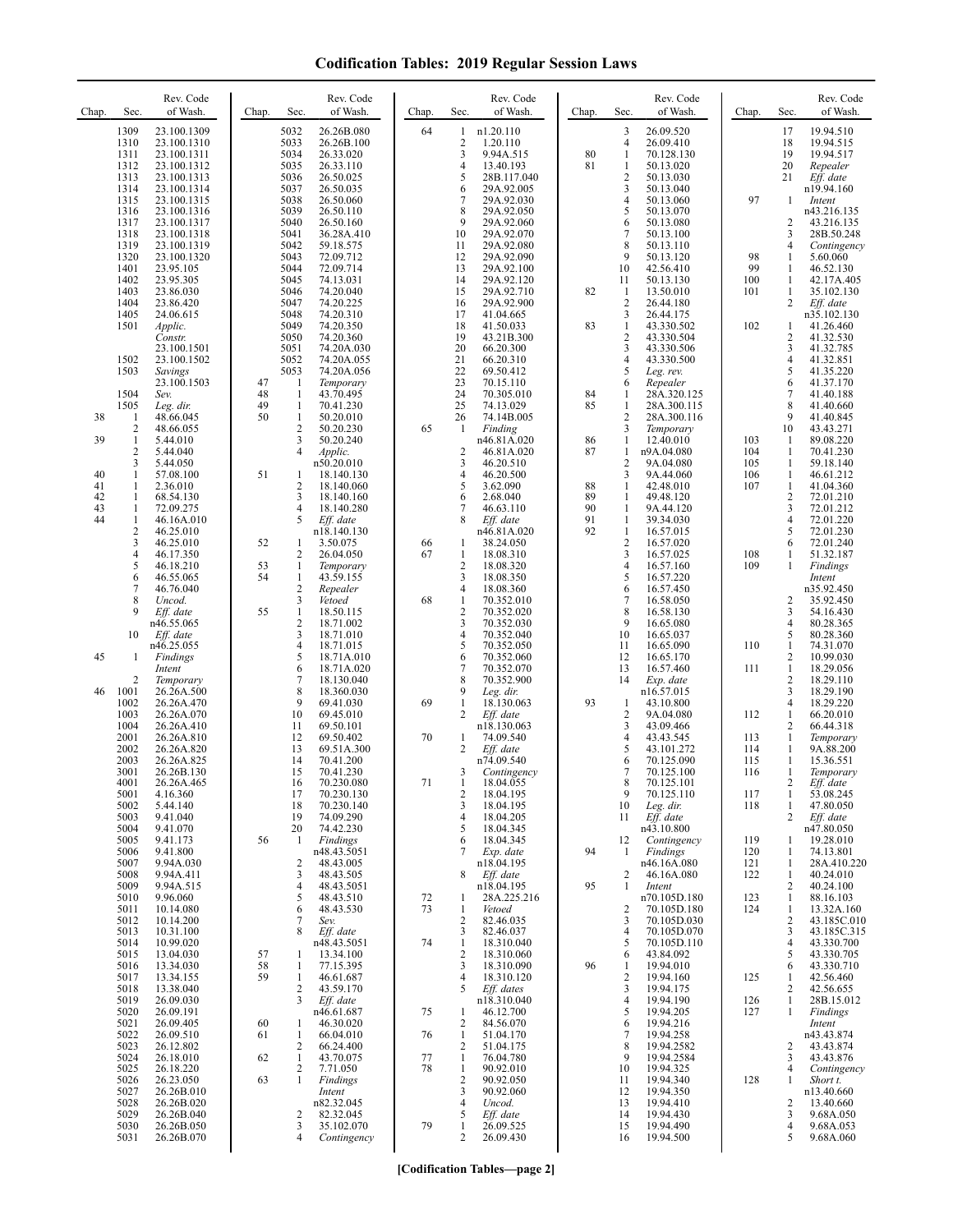| Chap.             | Sec.                                           | Rev. Code<br>of Wash.                  | Chap.      | Sec.                              | Rev. Code<br>of Wash.                  | Chap.      | Sec.                                | Rev. Code<br>of Wash.                    | Chap.      | Sec.                                  | Rev. Code<br>of Wash.                      | Chap.      | Sec.                                | Rev. Code<br>of Wash.                    |
|-------------------|------------------------------------------------|----------------------------------------|------------|-----------------------------------|----------------------------------------|------------|-------------------------------------|------------------------------------------|------------|---------------------------------------|--------------------------------------------|------------|-------------------------------------|------------------------------------------|
|                   | 6<br>7<br>8                                    | 9.68A.070<br>9.68A.075<br>13.40.070    |            | 3<br>$\overline{4}$<br>5          | 70.58A.020<br>70.58A.030<br>70.58A.040 |            | 8<br>9<br>10                        | 15.140.080<br>15.140.090<br>15.140.100   |            | 7<br>8<br>9                           | 74.13.020<br>74.13.031<br>74.14C.020       | 200        | 1<br>$\mathbf{2}$                   | n16.08.110<br>77.65.070<br>77.65.020     |
| 129               | 9<br>10<br>-1                                  | 9.68A.055<br>9A.86.020<br>68.60.080    |            | 6<br>7<br>8                       | 70.58A.050<br>70.58A.060<br>70.58A.070 |            | 11<br>12<br>13                      | 15.140.110<br>69.50.101<br>69.50.204     |            | 10<br>11<br>12                        | 74.15.020<br>13.34.065<br>13.34.130        | 201        | 1                                   | Findings<br>Intent<br>n19.16.250         |
|                   | 2<br>3                                         | 68.60.030<br>Eff. date<br>n68.60.080   |            | 9<br>10<br>11                     | 70.58A.100<br>70.58A.110<br>70.58A.120 |            | 14<br>15<br>16                      | 15.120.020<br>Repealer<br>15.140.120     |            | 13<br>14<br>15                        | 13.34.138<br>13.34.425<br>13.34.145        | 202        | 2<br>$\mathbf{1}$<br>$\overline{c}$ | 19.16.250<br>82.16.310<br>82.04.310      |
| 130<br>131        | -1<br>$\mathbf{1}$                             | 46.68.045<br>79.125.410                |            | 12<br>13                          | 70.58A.130<br>70.58A.200               |            | 17<br>18                            | Leg. dir.<br>Sev.                        |            | 16<br>17                              | 26.44.901<br>13.34.901                     |            | 3<br>$\overline{4}$                 | 82.04.120<br>n82.16.310                  |
| 132               | 2<br>$\mathbf{1}$<br>2                         | 79.130.020<br>9.38.060<br>9A.72.085    |            | 14<br>15<br>16                    | 70.58A.210<br>70.58A.300<br>70.58A.310 | 159        | 19<br>-1                            | Eff. date<br>15.140.900<br>4.20.010      |            | 18<br>19                              | 74.13.903<br>Eff. date<br>n13.34.420       | 203        | 1<br>$\overline{c}$<br>3            | 69.51A.030<br>69.51A.230<br>69.51A.235   |
|                   | 3<br>4                                         | 43.07.120<br>43.07.173                 |            | 17<br>18                          | 70.58A.400<br>70.58A.500               |            | $\overline{2}$<br>3                 | 4.20.020<br>4.20.046                     | 173<br>174 | 1<br>1                                | 46.61.688<br>16.52.117                     | 204        | $\mathbf{1}$<br>2                   | 28A.210.325<br>69.51A.225                |
|                   | 5<br>6<br>7                                    | 48.185.005<br>58.09.050<br>58.09.110   |            | 19<br>20<br>21                    | 70.58A.510<br>70.58A.520<br>70.58A.530 |            | 4<br>5<br>6                         | 4.20.060<br>4.24.010<br>Retro. applic.   | 175        | 2<br>3<br>1                           | 16.52.207<br>16.52.011<br>n79A.80.060      | 205        | 3<br>4<br>1                         | 69.51A.060<br>28A.300.473<br>19.280.100  |
| 133               | 8<br>1                                         | Repealer<br>51.32.185                  |            | 22<br>23                          | 70.58A.540<br>70.58A.550               | 160        | $1-6$                               | n4.20.010<br>Failed to                   |            | $\overline{2}$<br>3                   | 79A.80.060<br>79A.80.010                   | 206<br>207 | 1<br>1                              | Uncod.<br>38.52.010                      |
| 134<br>135<br>136 | $\mathbf{1}$<br>$\mathbf{1}$<br>1              | 43.10.005<br>9.41.070<br>36.22.178     |            | 24<br>25<br>26                    | 70.58A.560<br>70.58A.570<br>70.58A.580 |            |                                     | become law<br>by reason of<br>Referendum | 176        | 1<br>$\overline{\mathbf{c}}$<br>3     | 28B.76.730<br>28A.600.310<br>43.131.427    | 208        | $\overline{c}$<br>3<br>$\mathbf{1}$ | 38.52.110<br>38.52.115<br>28A.165.100    |
|                   | 2<br>3<br>1                                    | 36.22.179<br>36.22.1791                |            | 27<br>28                          | 70.58A.590<br>Applic.                  |            | 7<br>8                              | Measure #88<br>Sev.                      | 177        | $\overline{4}$<br>1<br>$\overline{c}$ | 43.131.428<br>46.18.200<br>46.17.220       |            | 2<br>3<br>4                         | 28A.235.290<br>28A.505.040               |
| 137               |                                                | Finding<br>Intent<br>n47.05.205        |            | 29<br>30                          | 70.58A.900<br>18.39.525<br>19.182.220  |            |                                     | Failed to<br>become law<br>by reason of  |            | 3<br>4                                | 46.68.420<br>46.04.516                     | 209        | 1<br>$\mathbf{2}$                   | 28A.505.080<br>7.70.065<br>70.122.030    |
| 138               | 2<br>3<br>1                                    | 47.05.205<br>47.05.210<br>36.69.310    |            | 31<br>32<br>33                    | 26.04.090<br>26.04.165<br>26.09.150    | 161        | 1                                   | Referendum<br>Measure #88<br>Findings    | 178        | 5<br>1                                | Eff. date<br>n46.18.200<br>Findings        | 210<br>211 | 1<br>1                              | 46.18.245<br>Short t.<br>n10.01.090      |
|                   | 2<br>3                                         | 36.69.315<br>35.61.310                 |            | 34<br>35                          | 35A.70.070<br>43.79.445                |            | 2                                   | n29A.40.091<br>29A.04.420                | 179        | 1                                     | 52.04.181<br>28A.150.320                   |            | 2<br>3                              | 9A.08.030<br>10.01.070                   |
| 139<br>140        | $\overline{4}$<br>$\mathbf{1}$<br>$\mathbf{1}$ | 35.61.365<br>46.18.280<br>43.70.110    |            | 36<br>37<br>38                    | 43.121.100<br>68.50.300<br>74.20A.056  |            | 3<br>$\overline{4}$                 | 29A.40.091<br>Eff. date<br>n29A.40.091   | 180        | 1<br>$\overline{c}$<br>3              | n28A.230.300<br>28A.230.300<br>28A.230.100 | 212        | 4<br>5<br>1                         | 10.01.090<br>10.01.100<br>39.10.210      |
| 141               | $\mathbf{1}$<br>2<br>3                         | 23B.02.020<br>23B.06.300<br>23B.07.280 |            | 39<br>40<br>41                    | 42.56.365<br>Repealer<br>Sev.          | 162<br>163 | 1<br>2<br>-1                        | 70.41.205<br>42.30.110<br>43.250.020     | 181        | 1<br>$\overline{c}$<br>3              | 46.63.110<br>74.31.060<br>74.31.020        |            | 2<br>3<br>$\overline{4}$            | 39.10.250<br>39.10.270<br>39.10.300      |
|                   | 4<br>5                                         | 23B.10.205<br>23B.01.400               |            | 42                                | Eff. date<br>70.58A.901                |            | $\overline{2}$<br>3                 | 43.250.030<br>43.250.180                 | 182        | 1<br>$\overline{\mathbf{c}}$          | 28B.137.010<br>Leg. rev.                   |            | 5<br>6                              | 39.10.320<br>39.10.330                   |
| 142               | 6<br>7<br>$\mathbf{1}$                         | 23B.12.010<br>23B.12.020<br>18.92.250  | 149        | 43<br>44<br>-1                    | 70.58A.902<br>Leg. dir.<br>66.28.310   |            | 4<br>5<br>6                         | 43.250.150<br>43.250.160<br>43.250.170   | 183        | 1                                     | Findings<br>Intent<br>n18.35.310           |            | 7<br>8<br>9                         | 39.10.420<br>39.10.430<br>39.10.440      |
| 143               | 2<br>1                                         | 18.92.260<br>Short t.<br>n29A.56.080   | 150<br>151 | $\mathbf{1}$<br>2<br>$\mathbf{1}$ | 77.55.181<br>90.58.147<br>70.87.220    |            | 7<br>8<br>9                         | 43.250.190<br>43.250.200<br>Leg. dir.    | 184        | $\overline{2}$<br>3<br>1              | 18.35.310<br>43.20A.675<br>18.92.270       |            | 10<br>11<br>12                      | 39.10.450<br>39.10.470<br>42.56.270      |
|                   | 2<br>3                                         | 29A.56.080<br>29A.56.082               |            | 2<br>3                            | 70.87.250<br>70.87.270                 | 164        | 1<br>2                              | 66.08.260<br>Eff. date                   |            | $\overline{2}$                        | Short t.<br>n18.92.270                     | 213        | 13<br>1                             | 43.131.408<br>9.46.071                   |
|                   | 4<br>5<br>6                                    | 29A.56.084<br>29A.56.086<br>29A.56.088 | 152        | $\mathbf{1}$                      | Finding<br>Intent<br>n39.26.100        | 165        | 1<br>$\overline{2}$                 | n66.08.260<br>43.22.470<br>43.22.450     | 185        | 1<br>2<br>3                           | 43.20.025<br>43.20.148<br>43.20.149        | 214        | $\overline{c}$<br>3<br>$\mathbf{1}$ | 42.56.230<br>67.70.040<br>46.75.010      |
|                   | 7<br>8<br>9                                    | 29A.56.090<br>29A.56.092               |            | 2<br>3                            | 39.26.100<br>Eff. date                 | 166        | 1                                   | Findings<br>70.370.010                   | 186        | 1<br>$\overline{c}$<br>$\mathbf{1}$   | 19.395.010<br>Leg. dir.                    |            | 2<br>3<br>4                         | 46.75.020<br>46.75.030                   |
|                   |                                                | Applic.<br>Constr.<br>n29A.56.080      | 153        | 1                                 | n39.26.100<br>Intent<br>19.400.010     |            | $\overline{2}$<br>3<br>4            | 70.370.020<br>70.370.030<br>70.370.040   | 187<br>188 | 1<br>2                                | 9.94A.030<br>82.08.0278<br>82.12.0274      |            | 5<br>$\theta$                       | 46.75.040<br>46.75.050<br>46.04.320      |
|                   | 10<br>11<br>12                                 | 29A.56.320<br>29A.56.340<br>29A.56.350 |            | 2<br>3<br>4                       | 19.400.020<br>19.400.030<br>Leg. dir.  |            | 5<br>6<br>7                         | 70.93.180<br>70.95.090<br>70.95.100      |            | 3<br>4                                | n82.08.0278<br>Exp. date<br>n82.08.0278    |            | $\tau$<br>8<br>9                    | 46.04.670<br>46.61.733<br>46.61.050      |
| 144               | 13<br>14<br>-1                                 | Repealer<br>Lee, dir.<br>28B.15.380    | 154        | 1<br>2<br>3                       | 42.45.280<br>42.45.020<br>42.45.040    |            | 8<br>9<br>10                        | 70.95.130<br>Leg. dir.<br>Eff. date      | 189        | 1<br>$\overline{c}$<br>3              | 41.40.131<br>41.37.295<br>41.35.235        |            | 10<br>11<br>12                      | 46.61.055<br>46.61.060<br>46.61.235      |
| 145               | 1                                              | Findings<br>Intent                     |            | 4<br>5                            | 42.45.130<br>42.45.140                 |            | 11                                  | n70.370.010<br>Contingency               |            | $\overline{4}$                        | Eff. date<br>n41.40.131                    |            | 13<br>14                            | 46.61.240<br>46.61.250                   |
|                   | 2<br>3                                         | n41.80.400<br>41.80.400<br>41.80.005   |            | 6<br>7<br>8                       | 42.45.900<br>9A.60.050<br>65.08.030    | 167<br>168 | $\mathbf{1}$<br>$\mathbf{1}$        | 29A.60.165<br>Findings<br>Intent         | 190<br>191 | -1<br>1<br>$\overline{c}$             | 51.52.050<br>9.94A.711<br>9.94A.501        |            | 15<br>16<br>17                      | 46.61.261<br>46.61.264<br>46.61.269      |
|                   | 4<br>5<br>6                                    | 41.80.010<br>43.10.070<br>43.10.060    |            | 9<br>10                           | 65.08.070<br>Eff. date<br>n42.45.280   | 169        | 2<br>-1                             | n43.70.780<br>43.70.780<br>66.24.170     | 192<br>193 | 3<br>1<br>1                           | 9.94A.505<br>44.05.100<br>39.12.070        |            | 18<br>19<br>20                      | 46.61.365<br>46.61.710<br>81.80.010      |
| 146               | 1<br>2                                         | 41.07.020<br>41.07.030                 | 155<br>156 | 1<br>$\mathbf{1}$                 | 18.27.040<br>66.24.150                 |            | $\overline{2}$<br>3                 | 66.24.320<br>66.24.400                   | 194        | 1<br>$\overline{c}$                   | 28A.600.477<br>28A.642.080                 |            | 21<br>22                            | Leg. dir.<br>Eff. date                   |
|                   | 3<br>4<br>5                                    | 41.06.070<br>41.06.160<br>41.48.140    | 157        | 1                                 | Finding<br>Intent<br>n36.78.130        | 170        | $\mathbf{1}$<br>$\overline{c}$<br>3 | 46.04.336<br>46.04.670<br>46.61.710      |            | 3<br>4<br>5                           | 28A.300.535<br>28A.405.170<br>Repealer     | 215        | 1<br>2                              | n46.75.010<br>2.72.005<br>2.72.010       |
|                   | 6<br>7<br>8                                    | 43.43.832<br>72.01.210<br>Eff. date    |            | 2<br>3<br>4                       | 36.78.130<br>36.78.135<br>43.79A.040   | 171        | $\overline{4}$<br>5<br>$\mathbf{1}$ | 46.20.500<br>46.61.715<br>48.43.400      | 195        | 1<br>2<br>3                           | 46.25.010<br>46.25.050<br>Eff. date        |            | 3<br>4<br>5                         | 2.72.020<br>2.72.030<br>11.28.120        |
| 147               | $\mathbf{1}$<br>2                              | n72.01.210<br>38.40.030<br>43.03.049   | 158        | 5<br>1                            | 36.78.070<br>Intent<br>15.140.010      |            | $\overline{2}$<br>3<br>4            | 48.43.410<br>48.43.420<br>n48.43.420     | 196<br>197 | 1<br>1                                | n46.25.010<br>43.79.520<br>28A.245.020     | 216<br>217 | 1<br>1<br>2                         | 10.14.150<br>82.04.43396<br>n82.04.43396 |
|                   | 3<br>4                                         | 43.08.015<br>43.320.090                |            | $\overline{c}$<br>3               | 15.140.020<br>15.140.030               | 172        | -1<br>$\overline{2}$                | 13.34.025<br>13.34.030                   | 198<br>199 | 1<br>1                                | 35.61.150<br>Findings                      | 218        | 1<br>$\mathbf{2}$                   | 35.63.280<br>35A.63.300                  |
| 148               | 5<br>1                                         | Repealer<br>Purpose<br>70.58A.005      |            | 4<br>5<br>6                       | 15.140.040<br>15.140.050<br>15.140.060 |            | 3<br>4<br>5                         | 13.34.420<br>13.34.430<br>26.44.020      |            | $\overline{c}$                        | Intent<br>n16.08.110<br>16.08.110          | 219        | 3<br>4<br>1                         | 36.70A.545<br>44.28.190<br>9.94A.535     |
|                   | 2                                              | 70.58A.010                             |            | 7                                 | 15.140.070                             |            | 6                                   | 26.44.030                                |            | 3                                     | Eff. date                                  | 220        | 1                                   | 43.70.320                                |

**[Codification Tables—page 3]**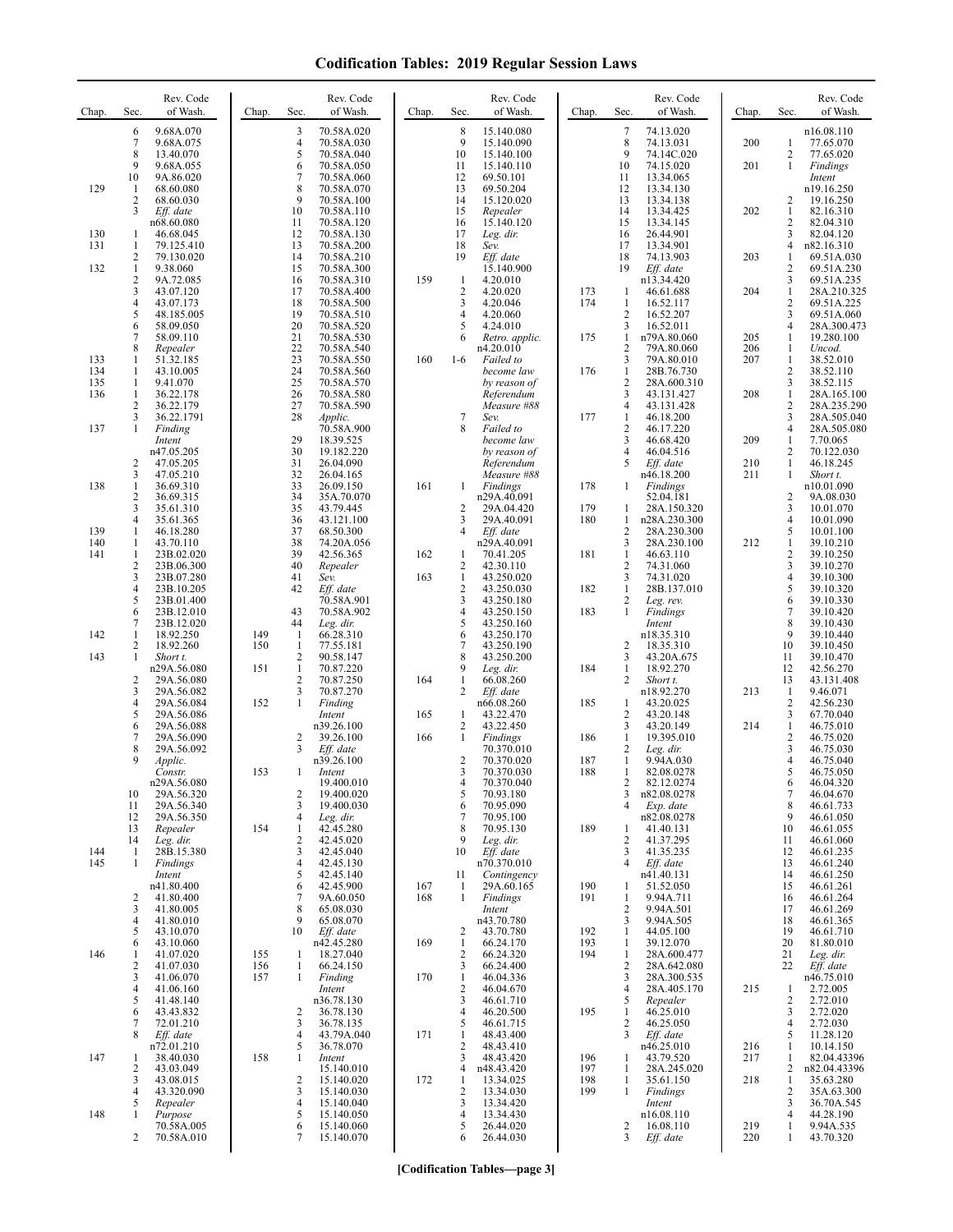| Chap.      | Sec.                                          | Rev. Code<br>of Wash.                                         | Chap.      | Sec.                          | Rev. Code<br>of Wash.                                                | Chap.      | Sec.                                                  | Rev. Code<br>of Wash.                                         | Chap.      | Sec.                                             | Rev. Code<br>of Wash.                                         | Chap. | Sec.                                  | Rev. Code<br>of Wash.                                             |
|------------|-----------------------------------------------|---------------------------------------------------------------|------------|-------------------------------|----------------------------------------------------------------------|------------|-------------------------------------------------------|---------------------------------------------------------------|------------|--------------------------------------------------|---------------------------------------------------------------|-------|---------------------------------------|-------------------------------------------------------------------|
| 221        | $\overline{c}$<br>3<br>1                      | 69.51A.230<br>Eff. date<br>n43.70.320<br>28A.230.010          |            | 21<br>22<br>23<br>24          | 46.20.308<br>46.20.720<br>47.68.250<br>59.18.030                     | 243        | -1<br>$\overline{2}$<br>3                             | n39.12.010<br>9.41.010<br>9.41.325<br>9.41.190                |            | 504<br>505<br>506                                | 28A.230.215<br>Eff. date<br>n28A.655.065<br>Eff. date         |       | 911<br>912<br>913<br>914              | 10.31.100<br>26.50.035<br>26.50.110<br>26.50.160                  |
| 222        | $\overline{2}$<br>3<br>1                      | 28A.230.097<br>Contingency<br>Finding<br>Intent               |            | 25<br>26<br>27<br>28          | 71.09.070<br>81.84.020<br>88.02.540<br>Exp. date                     |            | $\overline{4}$<br>5<br>6                              | 9.41.220<br>9.94A.515<br>Eff. date<br>n9.41.010               | 253        | -1<br>2<br>3                                     | n28A.655.270<br>48.30.140<br>48.30.150<br>Eff. date           |       | 915<br>1001<br>1002<br>1003           | 36.28A.410<br>Leg. dir.<br>Sev.<br>Eff. date                      |
|            | $\overline{c}$<br>3<br>4                      | 19.29A.130<br>19.29A.010<br>19.29A.050<br>19.29A.060          | 233<br>234 | 1<br>2<br>$\mathbf{1}$        | n47.68.250<br>41.80.200<br>Contingency<br>41.80.005                  | 244        | 1<br>2                                                | 9.41.090<br>Contingent<br>Exp. date<br>n9.41.090              | 254<br>255 | 1<br>1                                           | n48.30.140<br>35.86.030<br>Finding<br>Intent                  |       | 1004<br>1005                          | 26.55.903<br>Eff. date<br>n9.94A.500<br>Eff. date                 |
|            | 5<br>6<br>$\overline{7}$                      | 19.29A.140<br>19.29A.150<br>19.29A.160<br>19.29A.080          |            | 2<br>3<br>$\overline{4}$<br>5 | Vetoed<br>41.80.300<br>41.80.310                                     | 245        | 3<br>1                                                | Eff. date<br>n9.41.090<br>9.41.800                            |            | $\overline{c}$<br>3<br>4                         | n70.95.815<br>70.95.815<br>70.93.180                          | 264   | 1006<br>-1                            | n10.99.800<br>Contingency<br>Findings                             |
| 223        | 8<br>9<br>10<br>-1                            | Leg. dir.<br>Repealer<br>43.60A.230                           |            | 6<br>7<br>8                   | 41.80.320<br>41.80.330<br>41.80.340<br>41.80.350                     |            | $\sqrt{2}$<br>3<br>$\overline{4}$<br>5                | 9.41.801<br>9.41.040<br>7.90.090<br>7.90.110                  | 256        | 1<br>$\overline{c}$                              | 70.95.090<br>Findings<br>n28A.155.230<br>28A.630.097          |       | 2<br>3<br>$\overline{4}$              | n41.05.760<br>41.05.760<br>41.05.761<br>41.05.762                 |
| 224        | $\overline{c}$<br>3<br>4<br>1                 | 43.60A.235<br>Leg. dir.<br>Contingency<br>Finding             |            | 9<br>10<br>11<br>12           | 41.80.360<br>41.80.370<br>41.80.380<br>Contingency                   |            | 6<br>7<br>8<br>9                                      | 7.90.140<br>7.92.100<br>7.92.120<br>7.92.150                  | 257<br>258 | 3<br>1<br>1                                      | 28A.155.230<br>15.60.250<br>Finding<br>Intent                 | 265   | 5<br>6<br>7<br>1                      | 71.24.660<br>71.24.385<br>Contingency<br>Findings                 |
| 225        | 2<br>1                                        | Intent<br>n1.16.050<br>1.16.050<br>90.58.140                  | 235        | 1<br>$\overline{c}$<br>3<br>4 | 80.60.010<br>80.60.020<br>80.60.030<br>80.60.040                     |            | 10<br>11<br>12<br>13                                  | 7.92.190<br>10.14.080<br>10.14.100<br>10.14.180               | 259        | $\overline{c}$<br>$\mathbf{1}$<br>$\overline{c}$ | n7.90.020<br>7.90.020<br>43.43.960<br>Uncod.                  |       | $\overline{2}$<br>3                   | Intent<br>70.360.010<br>70.360.020<br>70.360.030                  |
| 226<br>227 | 1<br>2<br>$\mathbf{1}$<br>$\overline{c}$<br>3 | 77.12.077<br>77.15.245<br>6.01.060<br>6.32.010                | 236        | 5<br>6<br>1<br>2              | 82.16.090<br>19.27.195<br><b>Findings</b><br>n49.46.020<br>49.46.020 |            | 14<br>15<br>16<br>17<br>18                            | 26.50.070<br>26.50.090<br>26.50.130<br>26.09.060<br>26.10.115 | 260<br>261 | 3<br>1<br>2<br>1                                 | Eff. date<br>n43.43.960<br>36.145.110<br>43.21C.490           |       | $\overline{4}$<br>5<br>6<br>7<br>8    | 70.360.040<br>70.360.050<br>70.360.060<br>70.360.070              |
|            | 4<br>5<br>6<br>7                              | 19.16.100<br>19.16.250<br>19.52.010<br>19.52.020<br>70.54.470 | 237<br>238 | 3<br>4<br>1<br>101            | 49.46.210<br>49.46.180<br>36.24.200<br>64.90.410                     | 246        | $\mathbf{1}$<br>$\overline{2}$<br>3<br>$\overline{4}$ | 7.94.010<br>7.94.030<br>7.94.040<br>7.94.060                  |            | $\overline{c}$<br>3                              | Findings<br>Intent<br>n42.17A.350<br>42.17A.350<br>42.17A.320 |       | 9<br>10<br>11<br>12                   | 70.360.080<br>70.360.090<br>70.360.100<br>70.360.110<br>Leg. dir. |
| 228        | 1<br>2                                        | Findings<br>Intent<br>n50.12.330<br>50.12.330                 |            | 102<br>201<br>202<br>203      | 64.90.670<br>64.90.010<br>64.90.025<br>64.90.075                     | 247        | 5<br>6<br>1<br>$\sqrt{2}$                             | 7.94.150<br>10.31.100<br>71.05.182<br>9.41.049                | 262        | 1<br>$\overline{2}$<br>3<br>4                    | 46.16A.460<br>46.10.415<br>46.61.708<br>46.04.545             | 266   | 13<br>14<br>1                         | Eff. date<br>70.360.900<br>Sev.<br>72.40.015                      |
| 229<br>230 | 1<br>2<br>1                                   | 42.56.250<br>Repealer<br>4.24.495                             |            | 204<br>205<br>206             | 64.90.080<br>64.90.090<br>64.90.225                                  |            | 3<br>$\overline{4}$<br>$\mathbf{1}$                   | 9.41.047<br>Contingency                                       |            | 5<br>6                                           | 46.10.300<br>Eff. date                                        |       | $\overline{2}$<br>3<br>$\overline{4}$ | 72.40.019<br>72.40.0191<br>72.40.024                              |
|            | $\overline{c}$<br>3                           | 28B.52.020<br>28B.52.030                                      |            | 207<br>208                    | 64.90.245<br>64.90.285                                               | 248        | $\overline{2}$<br>3                                   | 10.77.088<br>9.41.040<br>9.41.047                             | 263        | 101                                              | n46.16A.460<br>Findings<br>Intent                             |       | 5<br>6                                | 72.40.028<br>72.40.070                                            |
|            | $\overline{4}$<br>5<br>6                      | 28B.52.025<br>28B.52.043<br>28B.52.045                        |            | 209<br>210<br>211             | 64.90.405<br>64.90.445<br>64.90.485                                  | 249        | $\mathbf{1}$<br>2                                     | 9.41.070<br>Eff. date<br>n9.41.070                            |            | 201<br>202                                       | n10.01.240<br>n10.01.240<br>10.01.240                         |       | 7<br>8<br>9                           | 72.40.120<br>72.40.200<br>72.40.210                               |
|            | 7<br>8<br>9                                   | 41.56.060<br>41.56.095<br>41.56.110                           |            | 212<br>213<br>214             | 64.90.610<br>64.90.650<br>64.06.005                                  | 250<br>251 | 1<br>$\mathbf{1}$<br>$\overline{c}$                   | 70.41.367<br>12.40.020<br>12.40.030                           |            | 203<br>204<br>205                                | 10.99.020<br>26.50.010<br>26.50.020                           |       | 10<br>11<br>12                        | 72.40.220<br>72.40.250<br>72.40.290                               |
|            | 10<br>11<br>12                                | 41.56.113<br>41.56.122<br>41.59.060                           |            | 215<br>216<br>217             | 6.13.080<br>64.55.005<br>64.32.260                                   |            | 3<br>$\overline{4}$<br>5                              | 12.40.040<br>12.40.050<br>12.40.105                           |            | 301                                              | Findings<br>Intent<br>n10.99.050                              |       | 13<br>14<br>15                        | 26.44.210<br>28A.155.160<br>28A.310.010                           |
|            | 13<br>14<br>15                                | 41.76.020<br>41.76.045<br>41.80.050                           |            | 218<br>219<br>220             | 64.34.076<br>64.34.308<br>64.34.380                                  |            | 6<br>7<br>8                                           | 12.40.120<br>12.40.130<br>4.56.200                            |            | 302<br>303<br>401                                | 9.95.210<br>10.99.050<br>9.94A.502                            |       | 16<br>17<br>18                        | 28A.310.180<br>28A.310.200<br>28A.335.205                         |
|            | 16<br>17<br>18                                | 41.80.135<br>41.80.080<br>41.80.100                           |            | 221<br>222<br>223             | 64.34.392<br>64.38.025<br>64.38.065                                  | 252        | 9<br>10<br>101                                        | 43.79.505<br>Repealer<br>Intent                               |            | 501<br>502<br>503                                | 9.94A.500<br>9.94A.660<br>9.94A.662                           |       | 19<br>20<br>21                        | 28A.400.300<br>28A.400.303<br>28A.400.305                         |
|            | 19<br>20<br>21                                | 47.64.090<br>47.64.160<br>49.39.065                           | 239        | 224<br>225<br>1               | 64.38.090<br>64.38.095<br>42.56.230                                  |            | 102<br>103                                            | n28A.655.250<br>28A.655.065<br>28A.230.090                    |            | 504<br>601<br>602                                | 9.94A.664<br>9.94A.704<br>9.94A.722                           |       | 22<br>23<br>24                        | 28A.600.020<br>28A.600.420<br>39.26.300                           |
|            | 22<br>23<br>24                                | 49.39.080<br>49.39.090<br>53.18.050                           |            | 2<br>3                        | 42.56.230<br>Applic.<br>n42.56.230                                   |            | 104<br>105<br>106                                     | 28A.155.045<br>28A.655.061<br>28A.155.170                     |            | 701<br>702<br>703                                | 10.05.010<br>10.05.015<br>10.05.020                           |       | 25<br>26<br>27                        | 41.40.088<br>43.79A.040<br>70.198.020                             |
| 231        | 25<br>26<br>-1                                | Repealer<br>Sev.<br>9.41.060                                  |            | 4                             | Exp. date<br>Eff. date<br>n42.56.230                                 |            | 107<br>108<br>109                                     | 28A.180.100<br>28A.195.010<br>28A.200.010                     |            | 704<br>705<br>706                                | 10.05.030<br>10.05.120<br>10.05.140                           |       | 28<br>29<br>30                        | 72.42.010<br>72.42.015<br>72.42.016                               |
| 232        | $\mathbf{1}$<br>2<br>3                        | 5.50.010<br>5.50.020<br>5.50.050                              | 240        | 5<br>1                        | Eff. date<br>n42.56.230<br>28B.10.027                                |            | 110<br>111<br>112                                     | 28A.230.122<br>28A.230.125<br>28A.305.130                     |            | 707<br>708<br>801                                | 10.05.160<br>10.05.155<br>Finding                             | 267   | 31<br>-1                              | 72.42.060<br>Intent<br>19.390.010                                 |
|            | 4<br>5<br>6                                   | 5.50.900<br>5.50.901<br>Repealer                              | 241        | 2<br>$\mathbf{1}$<br>2        | 43.17.200<br>19.255.005<br>19.255.010                                |            | 113<br>114<br>115                                     | 28A.320.190<br>28A.320.208<br>28A.600.310                     |            | 802<br>803                                       | n10.99.800<br>10.99.801<br>10.99.800                          |       | 2<br>3<br>4                           | 19.390.020<br>19.390.030<br>19.390.040                            |
|            | 7<br>8<br>9                                   | 7.64.020<br>7.70.065<br>9A.04.030                             |            | 3<br>4<br>5                   | 19.255.030<br>19.255.040<br>42.56.590                                |            | 116<br>117<br>118                                     | 28A.700.080<br>28A.415.360<br>28A.655.068                     |            | 901<br>902                                       | Short t.<br>26.55.005<br>26.55.010                            |       | 5<br>6<br>7                           | 19.390.050<br>19.390.060<br>19.390.070                            |
|            | 10<br>11<br>12                                | 9A.72.010<br>10.25.065<br>11.96A.250                          |            | 6<br>7<br>8                   | 42.56.592<br>42.56.594<br>Eff. date                                  |            | 119<br>120<br>121                                     | 28A.655.070<br>28A.655.090<br>28A.655.200                     |            | 903<br>904<br>905                                | 26.55.020<br>26.55.030<br>26.55.040                           |       | 8<br>9<br>10                          | 19.390.080<br>19.390.090<br>Leg. dir.                             |
|            | 13<br>14<br>15                                | 18.104.093<br>18.104.097<br>39.04.350                         | 242        | 1                             | n19.255.010<br>Findings<br>n39.12.010                                |            | 201<br>202<br>203                                     | 28A.655.250<br>28A.655.260<br>28A.655.270                     |            | 906<br>907<br>908                                | 26.55.050<br>26.55.060<br>Applic.                             | 268   | -1<br>2<br>3                          | 28A.413.100<br>Temporary<br>28A.413.060                           |
|            | 16<br>17<br>18                                | 39.26.160<br>46.09.320<br>46.12.530                           |            | 2<br>3<br>4                   | 39.12.010<br>39.12.050<br>39.12.065                                  |            | 301<br>401<br>501                                     | Temporary<br>28A.655.280<br>28A.655.063                       |            | 909                                              | Constr.<br>26.55.900<br>26.55.901                             |       | $\overline{4}$<br>5,6                 | 28A.413.070<br>Failed to<br>become law.                           |
|            | 19<br>20                                      | 46.12.555<br>46.16A.435                                       |            | 5<br>6                        | 39.12.120<br>Eff. date                                               |            | 502<br>503                                            | 28A.320.195<br>Repealer                                       |            | 910                                              | Applic.<br>26.55.902                                          |       |                                       | See 2019<br>$c\,268\,s\,7.$                                       |

**[Codification Tables—page 4]**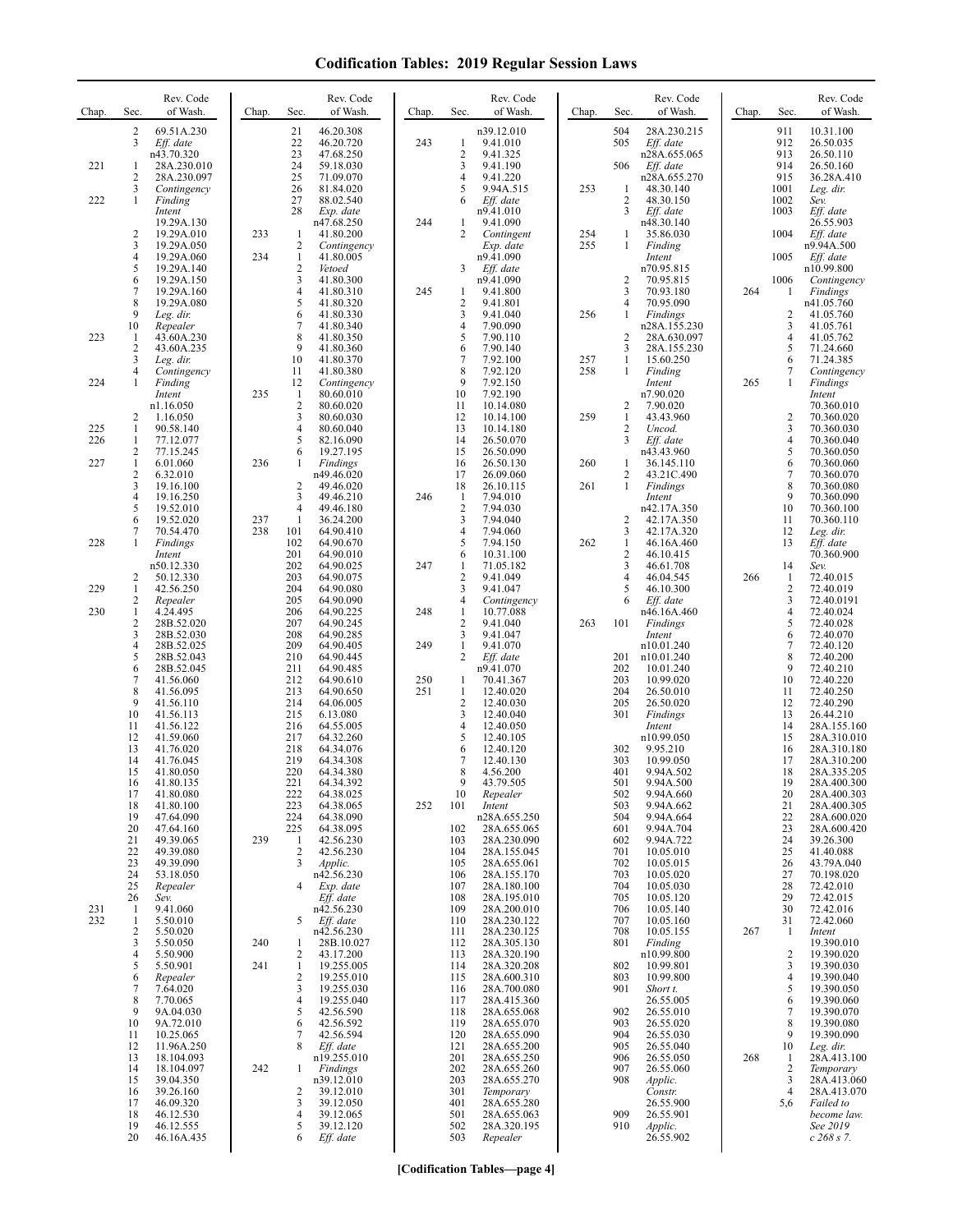| Chap.      | Sec.                              | Rev. Code<br>of Wash.                              | Chap. | Sec.                           | Rev. Code<br>of Wash.                          | Chap.      | Sec.                              | Rev. Code<br>of Wash.                              | Chap. | Sec.                                  | Rev. Code<br>of Wash.                              | Chap.      | Sec.                                  | Rev. Code<br>of Wash.                       |
|------------|-----------------------------------|----------------------------------------------------|-------|--------------------------------|------------------------------------------------|------------|-----------------------------------|----------------------------------------------------|-------|---------------------------------------|----------------------------------------------------|------------|---------------------------------------|---------------------------------------------|
| 269<br>270 | 7<br>1<br>1                       | Contingent<br>Eff. date<br>28B.50.535<br>18.64.253 | 284   | $\overline{2}$<br>$\mathbf{1}$ | 43.117.120<br>Finding<br>Intent<br>n70.235.080 |            | 14<br>15<br>16<br>17              | 19.280.030<br>80.28.405<br>80.84.010<br>n82.08.962 |       | 202<br>203                            | Intent<br>n28B.10.033<br>28B.10.033<br>28A.410.285 | 300        | 14<br>15<br>$\,1\,$                   | 49.62.900<br>Sev.<br>Leg. dir.<br>42.56.240 |
|            | $\overline{c}$<br>3               | 18.57.040<br>18.71.030                             |       | 2<br>3                         | 70.235.010<br>70.235.080                       |            | 18<br>19                          | 82.08.962<br>82.12.962                             |       | 204<br>205                            | 28A.630.198<br>28B.10.034                          | 301        | 2<br>1                                | 10.97.130<br>74.46.561                      |
| 271        | 4<br>1<br>$\overline{\mathbf{c}}$ | 18.79.240<br>9A.36.078<br>9A.36.080                |       | 4<br>5<br>6                    | 70.94.430<br>70.94.431<br>70.94.015            |            | 20<br>21<br>22                    | 80.04.250<br>80.28.410<br>43.21F.090               |       | 206<br>207<br>208                     | 28B.76.699<br>28A.415.270<br>28B.76.725            | 302        | $\overline{c}$<br>3<br>$\mathbf{1}$   | 74.46.562<br>74.42.010<br>28B.115.010       |
|            | 3<br>4<br>5                       | 9A.36.083<br>43.10.300<br>2.56.030                 |       | 7<br>8<br>9                    | 19.27.580<br>Temporary<br>39.26.310            |            | 23<br>24<br>25                    | Temporary<br>19.405.140<br>Finding                 |       | 209<br>210                            | Leg. rev.<br>Intent<br>n28B.102.030                |            | $\overline{c}$<br>3<br>$\overline{4}$ | 28B.115.020<br>28B.115.030<br>28B.115.040   |
|            | 6<br>7                            | 9.94A.030<br>9.94A.515                             | 285   | 10<br>-1                       | Sev.<br>Finding                                |            | 26                                | 19.405.150<br>Short t.                             |       | 211<br>212                            | 28B.102.020<br>28B.102.030                         |            | 5<br>6                                | 28B.115.050<br>28B.115.070                  |
|            | 8<br>9<br>10                      | 9A.46.060<br>36.28A.030<br>43.43.830               |       | 2                              | Intent<br>n19.27A.210<br>19.27A.200            |            | 27<br>28                          | 19.405.900<br>Leg. dir.<br>19.285.030              |       | 213<br>214<br>215                     | Vetoed<br>28B.102.045<br>28B.102.100               |            | $\tau$<br>8<br>9                      | 28B.115.080<br>28B.115.090<br>28B.115.100   |
| 272<br>273 | 11<br>-1<br>1                     | 48.18.553<br>28B.10.035                            |       | 3<br>4<br>5                    | 19.27A.210<br>19.27A.220<br>19.27A.230         |            | 29<br>30<br>31                    | 19.285.040<br>Sev.<br>Eff. date                    |       | 216<br>217<br>218                     | 28B.102.090<br>28B.102.110<br>28B.102.120          |            | 10<br>11<br>12                        | 28B.115.110<br>28B.115.120<br>28B.115.135   |
|            |                                   | Findings<br>Intent<br>35.107.005                   |       | 6<br>7                         | 19.27A.240<br>n82.16.185                       | 289        | 1                                 | 19.405.901<br>Finding                              |       | 219<br>220                            | 28B.102.130<br>28B.102.140                         | 303        | 13<br>1                               | Contingency<br>34.05.310                    |
|            | $\overline{c}$<br>3<br>4          | 35.107.010<br>35.107.020<br>35.107.030             |       | 8<br>9<br>10                   | 82.16.185<br>19.27A.140<br>19.27A.170          |            | $\overline{c}$                    | Intent<br>n88.16.190<br>88.16.190                  |       | 221<br>222<br>223                     | 28B.102.150<br>28B.102.055<br>28B.102.160          | 304<br>305 | $\mathbf{1}$<br>1<br>$\sqrt{2}$       | 49.17.470<br>76.06.200<br>76.04.015         |
|            | 5<br>6<br>7                       | 35.107.040<br>35.107.050<br>35.107.060             |       | 11<br>12                       | 80.28.380<br>Findings<br>n80.28.380            |            | 3<br>4<br>5                       | 88.16.260<br>88.46.250<br>88.46.260                |       | 224<br>225<br>226                     | 28B.102.080<br>43.79A.040<br>Repealer              |            | 3<br>4<br>5                           | 70.94.6514<br>70.94.6524<br>70.94.6534      |
|            | 8<br>9                            | 35.107.070<br>35.107.080                           |       | 13<br>14                       | 80.28.385<br>80.28.390                         |            | 6<br>7                            | 88.46.240<br>90.56.565                             |       | 227<br>228                            | Leg. rev.<br>28A.660.080                           |            | 6<br>7                                | 70.94.6536<br>70.94.6538                    |
|            | 10<br>11<br>12                    | 35.107.090<br>82.14.532<br>81.104.170              |       | 15<br>16<br>17                 | 80.28.395<br>80.28.400<br>19.27A.025           | 290        | 8<br>9<br>1                       | 88.46.165<br>Sev.<br>Finding                       |       | 229<br>230<br>231                     | 28B.102.170<br>28B.15.558<br>Intent                | 306        | 8<br>1<br>2                           | Contingency<br>49.80.010<br>49.80.020       |
| 274        | 13<br>1<br>2                      | Leg. dir.<br>28A.150.222<br>Eff. date              | 286   | 18<br>-1<br>$\overline{c}$     | 19.27.540<br>19.260.010<br>19.260.020          |            | $\overline{c}$                    | Intent<br>n77.12.085<br>77.12.085                  |       | 301                                   | n28B.10.033<br>Findings<br>Intent                  |            | 3<br>4<br>5                           | 49.80.030<br>49.80.040<br>49.80.050         |
| 275        | 1<br>$\overline{c}$               | n28A.150.222<br>26.19.025                          |       | 3<br>$\overline{4}$<br>5       | 19.260.030<br>19.260.040                       |            | 3<br>4<br>5                       | 77.32.010<br>77.55.400<br>77.55.410                |       | 302<br>303                            | n28A.415.265<br>28A.415.265                        |            | 6<br>7<br>8                           | 49.80.060<br>Leg. dir.                      |
|            | 3<br>$\overline{4}$               | 26.09.170<br>74.20A.059<br>74.20.040               |       | 6<br>7                         | 19.260.080<br>19.260.050<br>19.260.060         |            | 6<br>7                            | 77.55.420<br>77.55.430                             |       | 304<br>305                            | 28A.405.100<br>28A.410.278<br>28A.630.207          | 307        | 1                                     | Eff. date<br>49.80.900<br>70.54.355         |
| 276        | 1<br>$\overline{c}$               | Finding<br>n69.25.010<br>69.25.010                 |       | 8<br>9<br>10                   | 19.260.070<br>Repealer<br>Contingency          |            | 8<br>9                            | Par. veto<br>77.55.440<br>77.55.450                |       | 306<br>307<br>308                     | 28A.410.330<br>41.32.068<br>41.35.065              | 308        | 2<br>$\mathbf{1}$                     | 18.300.100<br>Findings<br>n18.06.010        |
|            | 3<br>4<br>5                       | 69.25.020<br>69.25.065<br>69.25.070                | 287   | 11<br>1                        | Sev.<br>Findings<br>Intent                     |            | 10<br>11<br>12                    | 77.55.460<br>77.55.470<br>43.21B.110               |       | 309<br>310<br>311                     | Uncod.<br>Temporary<br>28A.400.302                 |            | 2<br>3<br>4                           | 18.06.010<br>18.06.020<br>18.06.045         |
|            | 6<br>7                            | 69.25.103<br>69.25.107                             |       | $\overline{2}$                 | n28B.30.903<br>28B.30.903                      |            | 13<br>14                          | Vetoed<br>Repealer                                 |       | 401                                   | Findings<br>Intent                                 |            | 5<br>6                                | 18.06.050<br>18.06.060                      |
| 277        | 8<br>9<br>1                       | 69.25.110<br>n69.25.065<br>69.50.348               |       | 3<br>4<br>5                    | 47.04.350<br>Uncod.<br>80.28.365               | 291        | -1<br>$\overline{2}$<br>3         | 77.15.740<br>77.65.615<br>77.65.620                |       | 402<br>403                            | n28A.410.287<br>28A.410.287<br>Eff. date           |            | $\tau$<br>8<br>9                      | 18.06.080<br>18.06.130<br>18.06.140         |
|            | $\overline{c}$<br>3<br>4          | 69.50.348<br>43.21A.735<br>69.50.587               |       | 6<br>7<br>8                    | 80.28.360<br>n82.04.4496<br>82.04.4496         |            | 4<br>5<br>6                       | 77.15.815<br>43.384.050<br>Eff. date               | 296   | 404<br>1                              | n28A.310.235<br>Contingency<br>49.12.480           |            | 10<br>11<br>12                        | 18.06.190<br>18.06.220<br>18.06.230         |
|            | 5<br>6                            | 43.21A.736<br>69.50.345                            |       | 9<br>10                        | 82.08.9999<br>82.12.9999                       | 292        | 1                                 | n77.15.740<br>70.365.010                           |       | $\overline{2}$<br>3                   | 49.28.130<br>49.28.140                             |            | 13<br>14                              | 18.06.240<br>4.24.240                       |
|            | 8                                 | Exp. date<br>n69.50.348<br>Eff. date               |       | 11<br>12<br>13                 | 82.08.816<br>82.12.816<br>82.16.0496           |            | 2<br>3<br>4                       | 70.365.020<br>70.365.030<br>70.365.040             | 297   | 1                                     | Eff. date<br>n49.12.480<br>1.20.052                |            | 15<br>16<br>17                        | 4.24.290<br>7.70.020<br>18.120.020          |
| 278        | 9<br>1                            | n69.50.348<br>Contingency<br>46.12.635             |       | 14<br>15<br>16                 | 82.29A.125<br>82.44.200<br>47.04.355           |            | 5<br>6<br>$\overline{7}$          | 70.365.050<br>70.365.060<br>70.365.070             |       | $\overline{2}$<br>3<br>$\overline{4}$ | 1.20.055<br>35A.21.190<br>Contingent               |            | 18<br>19<br>20                        | 18.130.040<br>18.250.010<br>41.05.074       |
|            | $\overline{c}$<br>3<br>4          | 40.24.110<br>40.24.030<br>Temporary                |       | 17<br>18<br>19                 | n47.04.355<br>47.66.120<br>43.84.092           |            | 8<br>9<br>10                      | 70.365.080<br>70.240.040<br>43.21B.110             |       | 5                                     | Repealer<br>n1.20.052<br>Contingent                |            | 21<br>22<br>23                        | 43.70.110<br>48.43.016<br>69.41.010         |
| 279        | 1                                 | Intent<br>n28A.655.300                             |       | 20<br>21                       | n82.08.996<br>82.08.996                        |            | 11<br>12                          | 34.05.272<br>Sev.                                  |       |                                       | Eff. date<br>n1.20.055                             | 309        | 24<br>-1                              | Repealer<br>79.64.110                       |
|            | 2<br>3<br>4                       | 28A.655.300<br>28A.300.112<br>Temporary            |       | 22<br>23<br>24                 | 82.12.996<br>46.17.324<br>Eff. date            |            | 13<br>14                          | Leg. dir.<br>Short t.<br>70.365.900                | 298   | 1<br>$\overline{2}$<br>3              | 28B.118.010<br>28B.118.040<br>28B.118.090          | 310<br>311 | 1<br>1                                | 36.77.065<br>Findings<br>Intent             |
| 280        | 5<br>1                            | Intent<br>n28A.300.112<br>41.56.030                |       | 25                             | n82.29A.125<br>Eff. date<br>n82.04.4496        | 293<br>294 | $\mathbf{1}$<br>2<br>$\mathbf{1}$ | 79A.60.630<br>Contingency<br>78.52.560             | 299   | $\overline{4}$<br>5<br>1              | 28B.92.060<br>Contingency<br><b>Findings</b>       |            | 2<br>3                                | n74.09.719<br>43.71A.020<br>43.71A.030      |
| 281<br>282 | 1<br>1                            | 82.14.420<br>Findings<br>Intent                    | 288   | 1                              | Findings<br>Intent<br>19.405.010               | 295        | $\mathbf{1}$                      | Findings<br>Intent<br>n28A.310.235                 |       | $\overline{c}$<br>$\mathfrak{Z}$      | 49.62.005<br>49.62.010<br>49.62.020                |            | 4<br>5<br>6                           | 74.09.719<br>43.71A.800<br>Vetoed           |
|            | $\overline{c}$                    | 43.71B.901<br>43.71B.010                           |       | 2<br>3                         | 19.405.020<br>19.405.030                       |            | 101                               | Findings<br>Intent                                 |       | $\overline{4}$<br>5                   | 49.62.030<br>49.62.040                             | 312        | 1                                     | Findings<br>Intent                          |
|            | 3<br>4<br>5                       | 43.71B.020<br>43.71B.030<br>43.71B.040             |       | $\overline{4}$<br>5<br>6       | 19.405.040<br>19.405.050<br>19.405.060         |            | 102<br>103                        | n28A.310.235<br>28A.310.235<br>28A.630.195         |       | 6<br>$\overline{7}$<br>8              | 49.62.050<br>49.62.060<br>49.62.070                |            | 2<br>3                                | n7.21.080<br>7.21.080<br>7.21.030           |
|            | 6<br>7                            | Short t.<br>43.71B.900<br>43.79A.040               |       | 7<br>8<br>9                    | 19.405.070<br>19.405.080<br>19.405.090         |            | 104<br>105<br>106                 | 28A.415.370<br>28A.180.120<br>28A.660.020          |       | 9<br>10<br>11                         | 49.62.080<br>49.62.090<br>Retro. applic.           |            | 4<br>5<br>6                           | 7.21.030<br>7.21.030<br>7.21.030            |
| 283        | 8<br>1                            | Leg. dir.<br>Findings                              |       | 10<br>11                       | 19.405.100<br>19.405.110                       |            | 107<br>108                        | 28A.660.035<br>Temporary                           |       | 12                                    | 49.62.100<br>Constr.                               |            | 7<br>8                                | 13.32A.250<br>13.32A.250                    |
|            |                                   | Intent<br>n43.117.120                              |       | 12<br>13                       | 19.405.120<br>19.405.130                       |            | 109<br>201                        | 28A.630.197<br>Findings                            |       | 13                                    | 49.62.110<br>Eff. date                             |            | 9<br>10                               | 13.32A.250<br>13.32A.150                    |

**[Codification Tables—page 5]**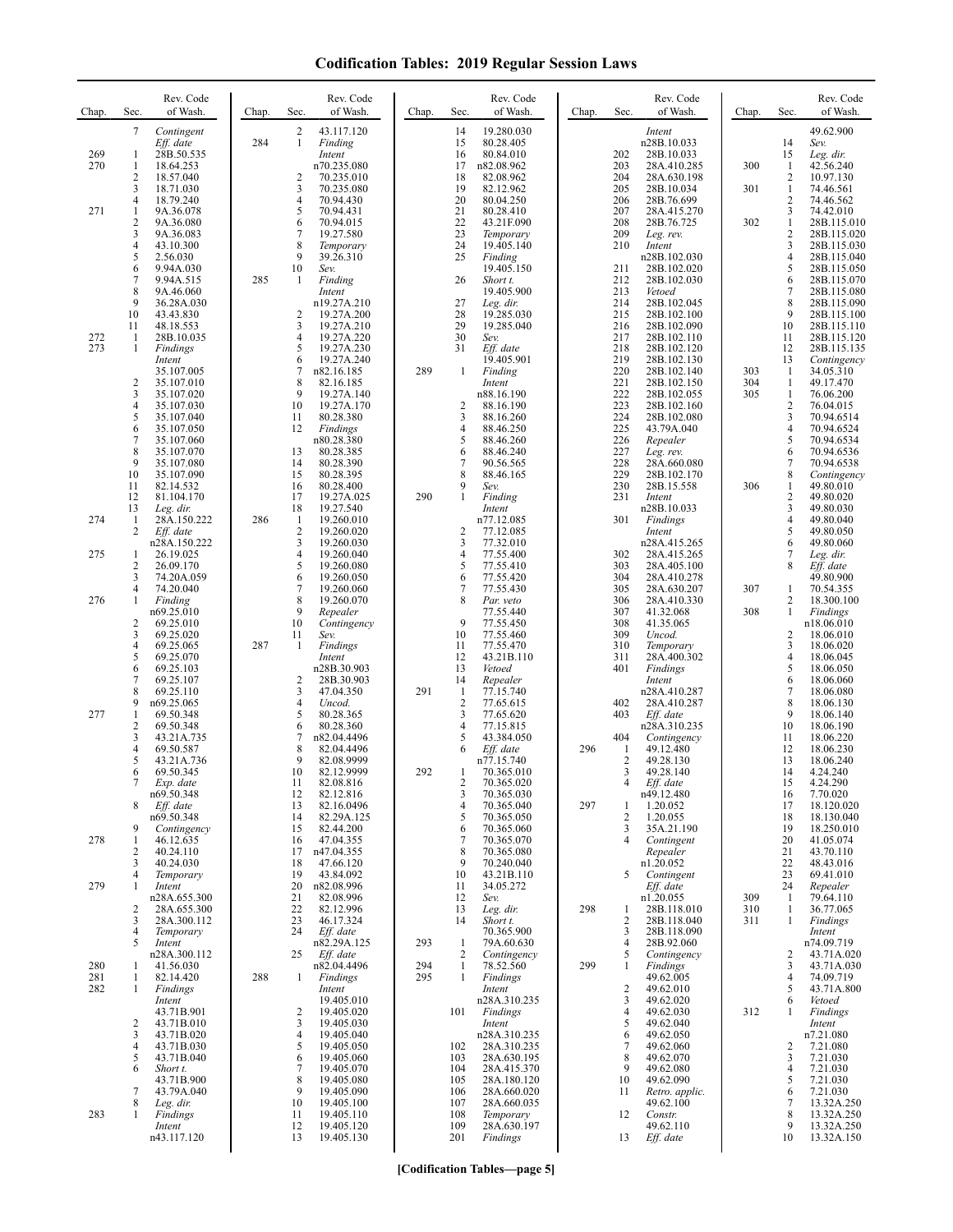| Chap. | Rev. Code<br>Sec.<br>of Wash.                                                                                      | Chap.             | Rev. Code<br>of Wash.<br>Sec.                                                                         | Chap.<br>Sec.                        | Rev. Code<br>of Wash.                                               | Chap.             | Sec.                                                        | Rev. Code<br>of Wash.                                                   | Chap.             | Sec.                                          | Rev. Code<br>of Wash.                                                      |
|-------|--------------------------------------------------------------------------------------------------------------------|-------------------|-------------------------------------------------------------------------------------------------------|--------------------------------------|---------------------------------------------------------------------|-------------------|-------------------------------------------------------------|-------------------------------------------------------------------------|-------------------|-----------------------------------------------|----------------------------------------------------------------------------|
|       | 13.34.165<br>11<br>12<br>13.34.165<br>13<br>28A.225.090<br>14<br>28A.225.090<br>15<br>43.185C.260                  |                   | 6<br>74.60.090<br>7<br>74.60.120<br>8<br>74.60.901<br>9<br>Eff. date<br>n74.60.005                    | 1034<br>1035<br>1036<br>1037<br>1038 | 71.24.520<br>71.24.535<br>71.24.540<br>71.24.545<br>71.24.555       | 326               | 6008<br>-1                                                  | n71.24.016<br>Eff. date<br>n71.24.011<br>Intent<br>n10.77.074           | 338<br>339<br>340 | $\overline{c}$<br>3<br>$\mathbf{1}$<br>1<br>1 | 15.130.150<br>42.56.380<br>82.14.540<br>59.18.200<br>63.10.070             |
|       | 16<br>43.185C.265<br>17<br>2.56.032<br>18<br>Repealer<br>Repealer                                                  | 319               | 43.371.005<br>1<br>$\overline{2}$<br>43.371.010<br>3<br>43.371.020<br>4<br>43.371.030                 | 1039<br>1040<br>1041<br>1042         | 71.24.565<br>71.24.580<br>71.24.600<br>71.24.625                    |                   | 2<br>3<br>$\overline{4}$<br>5                               | 10.77.074<br>10.31.110<br>10.77.086<br>10.77.088                        |                   | $\overline{\mathbf{c}}$<br>3<br>4<br>5        | 63.14.127<br>31.04.430<br>62A.9A-109<br>n63.10.070                         |
|       | 19<br>Eff. date<br>n7.21.080<br>20<br>Eff. date<br>n7.21.030<br>21<br>Eff. date                                    |                   | 5<br>43.371.050<br>6<br>43.371.060<br>7<br>43.371.070<br>8<br>43.371.080<br>9<br>43.371.090           | 1043<br>1044<br>1045<br>1046<br>1047 | 71.24.630<br>71.24.845<br>71.24.870<br>71.24.381<br>71.24.861       | 327<br>328<br>329 | 1<br>$\overline{2}$<br>$\mathbf{1}$<br>$\overline{2}$<br>-1 | n70.104.110<br>70.104.110<br>74.13.802<br>Contingency<br>Findings       | 341<br>342        | 6<br>1<br>1<br>$\overline{\mathbf{c}}$        | Constr.<br>n63.10.070<br>35.57.020<br>59.20.030<br>59.20.045               |
| 313   | n7.21.030<br>22<br>Eff. date<br>n7.21.030<br>-1<br>41.32.835                                                       |                   | 10<br>Temporary<br>11<br>n43.371.020<br>12<br>Contingency<br>13<br>Eff. date                          | 2001<br>2002<br>2003<br>2004         | 71.34.020<br>71.34.300<br>71.34.330<br>71.34.379                    | 330               | $\overline{c}$<br>$\mathbf{1}$<br>$\overline{2}$            | Intent<br>Temporary<br>28B.50.916<br>28B.77.850                         |                   | 3<br>4<br>5<br>6<br>7                         | 59.20.060<br>59.20.070<br>59.20.073<br>59.20.080                           |
| 314   | $\overline{2}$<br>41.35.610<br>3<br>41.40.785<br>4<br>Sev.<br>5<br>Vetoed<br>n18.22.810<br>1                       | 320<br>321<br>322 | n43.371.020<br>1<br>41.16.060<br>$\mathbf{1}$<br>46.37.100<br>2<br>46.37.200<br>1<br>Intent           | 2005<br>2006<br>2007<br>2008<br>2009 | 71.34.385<br>71.34.415<br>71.34.670<br>71.34.750<br>71.34.750       | 331               | 3<br>$\mathbf{1}$<br>$\overline{2}$<br>3                    | Contingency<br>Short t.<br>n9.94A.637<br>9.94A.637<br>9.94A.640         |                   | 8<br>9<br>10<br>11                            | 59.20.095<br>59.20.210<br>59.20.310<br>59.21.030<br>59.21.033              |
|       | 2<br>Uncod.<br>3<br>18.22.810<br>4<br>18.32.810<br>5<br>18.57.810<br>6<br>18.57A.810                               |                   | n72.01.410<br>2<br>72.01.410<br>3<br>13.40.300<br>4<br>72.01.411<br>5<br>13.04.800                    | 2010<br>2011<br>2012<br>3001<br>3002 | 71.36.010<br>71.36.025<br>71.36.040<br>71.05.020<br>71.05.025       | 332               | $\overline{4}$<br>5<br>-1<br>$\overline{2}$<br>3            | 9.96.060<br>9.94A.030<br>84.56.020<br>84.64.225<br>36.35.110            | 343               | 12<br>1<br>2<br>3<br>4                        | Temporary<br>74.08.025<br>74.08A.010<br>74.08A.410<br>74.08A.411           |
|       | 7<br>18.64.265<br>8<br>18.71.810<br>9<br>18.71A.810<br>10<br>18.79.810<br>11<br>43.70.765                          |                   | 6<br>72.01.412<br>7<br>43.216.180<br>8<br>13.40.0357<br>9<br>13.04.030<br>10<br>13.40.110             | 3003<br>3004<br>3005<br>3006<br>3007 | 71.05.026<br>71.05.027<br>71.05.110<br>71.05.203<br>71.05.300       |                   | $\overline{4}$<br>5<br>6<br>7<br>8                          | 84.64.050<br>84.56.029<br>36.29.210<br>36.21.110<br>Eff. date           | 344               | 5<br>6<br>7<br>1                              | 74.08A.250<br>Applic.<br>n74.08.025<br>Contingency<br>Findings             |
|       | 12<br>43.70.770<br>13<br>69.41.055<br>14<br>69.41.095<br>15<br>69.50.312<br>16<br>69.50.312                        | 323               | 11<br>Contingency<br>Findings<br>1<br>Intent<br>n28B.20.530<br>2<br>28B.20.530                        | 3008<br>3009<br>3010<br>3011<br>3012 | 71.05.365<br>71.05.445<br>71.05.458<br>71.05.730<br>71.05.740       | 333               | -1<br>$\overline{c}$                                        | n84.56.029<br>Findings<br>Intent<br>n28A.300.630<br>28A.300.630         |                   | 2<br>3<br>4<br>5                              | 70.375.010<br>70.375.020<br>70.375.030<br>70.375.040<br>70.375.050         |
|       | 17<br>69.50.317<br>18<br>70.41.480<br>19<br>70.168.090<br>20<br>70.225.010<br>21<br>70.225.020                     | 324               | 3<br>Uncod.<br>4<br>28B.20.535<br>5<br>Contingency<br>1<br>Findings<br>Intent                         | 3013<br>3014<br>3015<br>4001<br>4002 | 71.05.750<br>71.05.755<br>71.05.760<br>74.09.337<br>74.09.495       |                   | 3<br>4<br>5<br>6<br>7                                       | 28A.310.510<br>28A.300.635<br>28A.320.123<br>28A.300.640<br>28A.300.645 |                   | 6<br>7<br>8<br>9<br>10                        | 70.375.060<br>70.375.070<br>70.375.080<br>70.375.090<br>70.375.100         |
|       | 22<br>70.225.090<br>23<br>70.225.040<br>24<br>71.24.011<br>25<br>71.24.593<br>26<br>71.24.560                      |                   | n71.24.648<br>2<br>71.24.025<br>3<br>71.24.648<br>4<br>71.24.852<br>5<br>71.24.649                    | 4003<br>4004<br>4005<br>4006<br>5001 | 74.09.515<br>74.09.522<br>74.09.555<br>74.09.871<br>9.41.280        |                   | 8<br>9<br>10<br>11                                          | Temporary<br>38.52.040<br>28A.320.125<br>Intent<br>n28A.320.124         |                   | 11<br>12<br>13<br>14<br>15                    | 70.375.110<br>70.375.120<br>70.375.130<br>42.56.270<br>82.04.765           |
|       | 27<br>71.24.580<br>28<br>71.24.585<br>29<br>71.24.589<br>30<br>71.24.590<br>31<br>71.24.595                        |                   | 71.24.700<br>6<br>7<br>n70.38.111<br>8<br>70.38.111<br>9<br>70.38.260<br>10<br>n74.39A.030            | 5002<br>5003<br>5004<br>5005<br>5006 | 9.94A.660<br>9.94A.664<br>10.31.110<br>10.77.010<br>10.77.065       |                   | 12<br>13<br>14<br>15<br>16                                  | 28A.320.124<br>28A.300.650<br>28A.300.273<br>28A.300.490<br>28A.320.126 | 345               | 16<br>17<br>-1<br>2<br>3                      | 43.21B.110<br>Leg. dir.<br>49.58.005<br>49.58.100<br>49.58.110             |
|       | 32<br>71.24.597<br>33<br>71.24.598<br>34<br>71.24.599<br>35<br>74.09.640<br>36<br>41.05.525                        | 325               | 11<br>74.39A.030<br>12<br>n71.24.649<br>13<br>71A.12.360<br>1001<br>71.24.011<br>1002<br>71.24.015    | 5007<br>5008<br>5009<br>5010<br>5011 | 13.40.165<br>36.28A.440<br>41.05.690<br>71.24.435<br>43.20C.030     | 334               | 17<br>18<br>19<br>-1                                        | 28A.320.1271<br>Repealer<br>Contingency<br>Findings<br>43.71C.900       | 346               | 4<br>5<br>1<br>2                              | Sev.<br>Short t.<br>n49.58.005<br>64.37.010<br>64.37.020                   |
|       | 37<br>48.43.760<br>74.09.645<br>38<br>39<br>28A.210.390<br>40<br>28A.210.395<br>41<br>28A.210.260                  |                   | 1003<br>71.24.016<br>1004<br>71.24.025<br>1005<br>71.24.030<br>1006<br>71.24.035<br>1007<br>71.24.037 | 5012<br>5013<br>5014<br>5015<br>5016 | 43.185.060<br>43.185.070<br>43.185.110<br>43.185C.340<br>43.380.050 |                   | $\overline{2}$<br>3<br>$\overline{4}$<br>5<br>6             | 43.71C.010<br>43.71C.020<br>43.71C.030<br>43.71C.040<br>43.71C.050      | 347               | 3<br>4<br>5<br>6<br>1                         | 64.37.030<br>64.37.040<br>64.37.050<br>Leg. dir.<br>n82.32.558             |
|       | 42<br>28A.210.270<br>43<br>28B.10.577<br>44<br>Exp. date<br>Eff. date<br>n69.50.312                                |                   | 1008<br>71.24.045<br>71.24.061<br>1009<br>1010<br>71.24.100<br>1011<br>71.24.155<br>1012<br>71.24.160 | 5017<br>5018<br>5019<br>5020<br>5021 | 48.01.220<br>66.08.180<br>70.02.010<br>70.02.230<br>70.02.250       |                   | 7<br>8<br>9<br>10<br>11                                     | 43.71C.060<br>43.71C.070<br>43.71C.080<br>43.71C.100<br>43.71C.090      | 348               | 2<br>3<br>4<br>1                              | 82.32.558<br>82.32.559<br>$Eff.$ date<br>n82.32.558<br>36.70A.600          |
| 315   | Contingency<br>45<br>-1<br>Findings<br>n68.70.020<br>68.70.010<br>2<br>68.70.020<br>3                              |                   | 1013<br>71.24.215<br>1014<br>71.24.220<br>1015<br>71.24.240<br>1016<br>71.24.250<br>71.24.260<br>1017 | 5022<br>5023<br>5024<br>5025<br>5026 | 70.97.010<br>70.320.010<br>72.09.350<br>72.09.370<br>72.09.381      | 335               | 12<br>13<br>14<br>15<br>1                                   | 43.71C.800<br>43.71C.110<br>74.09.215<br>Leg. dir.<br>82.29A.130        |                   | 2<br>3<br>4<br>5<br>6                         | 36.70A.030<br>36.70A.610<br>43.21C.495<br>36.70A.620<br>43.21C.501         |
| 316   | 4<br>68.70.030<br>5<br>Leg. dir.<br>Findings<br>n28B.10.054<br>28B.10.054<br>2                                     |                   | 1018<br>71.24.300<br>1019<br>71.24.335<br>1020<br>71.24.350<br>1021<br>71.24.370<br>1022<br>71.24.380 | 5027<br>5028<br>5029<br>5030<br>5031 | 72.10.060<br>72.23.025<br>74.09.758<br>74.34.020<br>74.34.068       | 336               | $\overline{2}$<br>3<br>-1                                   | n82.29A.130<br>$Eff.$ date<br>n82.29A.130<br>Finding<br>Intent          |                   | 7<br>8<br>9<br>10<br>11                       | 43.21C.420<br>36.70A.490<br>35.21.689<br>35A.21.305<br>36.22.240           |
| 317   | 3<br>Repealer<br>70.54.450<br>-1<br>70.02.230<br>2<br>3<br>Uncod.                                                  |                   | 1023<br>71.24.385<br>1024<br>71.24.405<br>1025<br>71.24.420<br>1026<br>71.24.430                      | 5032<br>5033<br>6001<br>6002         | 71.24.872<br>10.77.280<br>Sev.<br>Leg. rev.                         |                   | $\overline{2}$<br>3                                         | n82.04.261<br>Vetoed<br>Findings<br>n82.04.261                          | 349               | 12<br>1                                       | Eff. date<br>n36.22.240<br>Findings<br>n42.56.250                          |
| 318   | 68.50.104<br>$\overline{4}$<br>Contingency<br>5<br>74.60.005<br>1<br>74.60.010<br>$\overline{c}$<br>74.60.020<br>3 |                   | 1027<br>71.24.450<br>1028<br>71.24.455<br>1029<br>71.24.460<br>1030<br>71.24.470<br>1031<br>71.24.480 | 6003<br>6004<br>6005<br>6006         | Leg. rev.<br>Repealer<br>Eff. date<br>n71.34.750<br>Exp. date       | 337               | $\overline{4}$<br>5<br>6<br>7<br>1                          | 82.04.260<br>82.04.261<br>Uncod.<br>Vetoed<br>Findings                  | 350               | 2<br>1<br>2<br>3                              | 42.56.250<br>82.04.43395<br><i>Applic.</i><br>n82.04.43395<br>n82.04.43395 |
|       | 74.60.030<br>4<br>5<br>74.60.050                                                                                   |                   | 1032<br>71.24.490<br>1033<br>71.24.500                                                                | 6007                                 | n71.34.750<br>Eff. date                                             |                   |                                                             | Intent<br>n15.130.150                                                   | 351               | $\mathbf{1}$<br>2                             | 18.83.170<br>18.205.140                                                    |

**[Codification Tables—page 6]**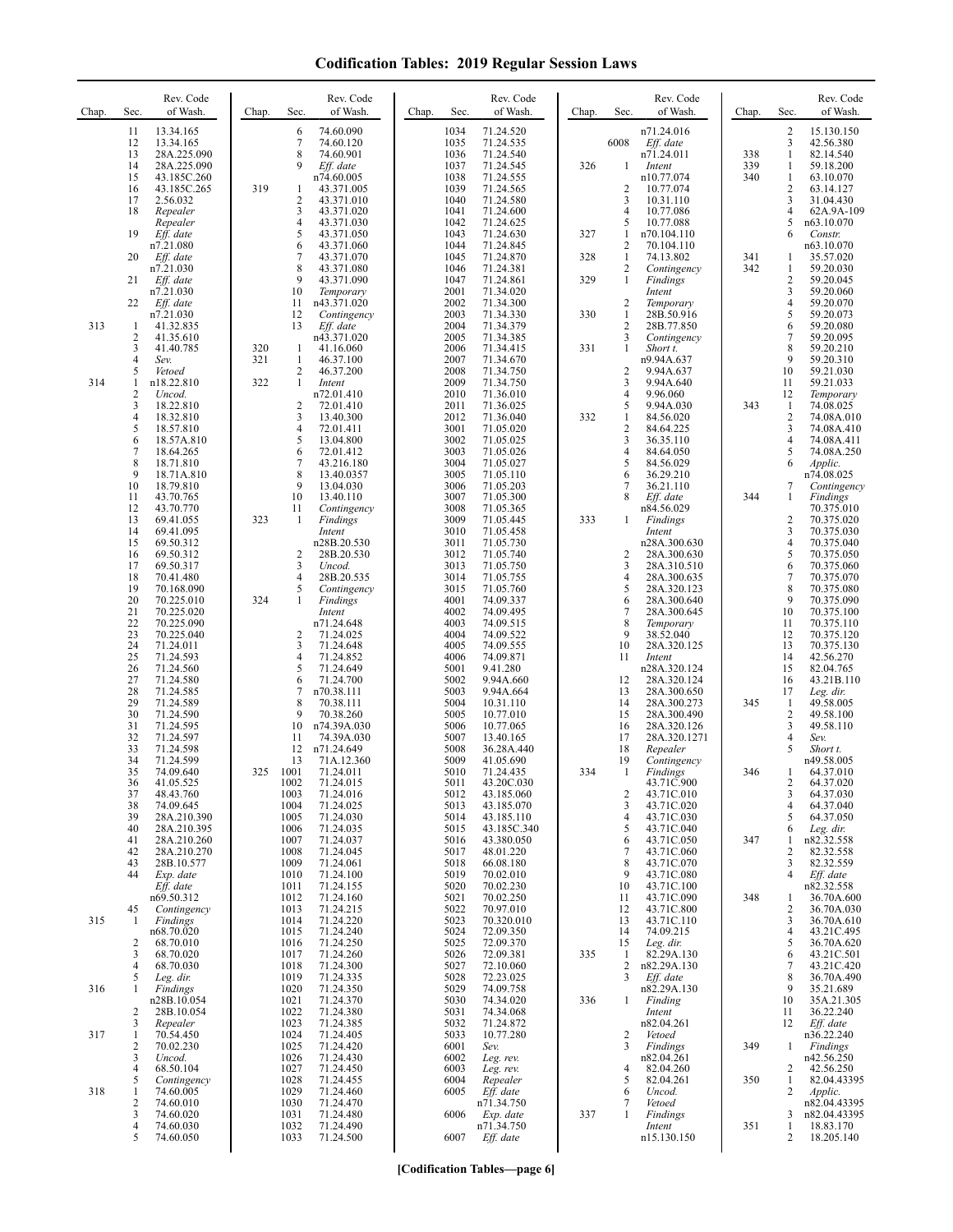| Chap.      | Sec.                         | Rev. Code<br>of Wash.     | Chap. | Sec.                           | Rev. Code<br>of Wash.     | Chap.      | Sec.                           | Rev. Code<br>of Wash.         | Chap.      | Sec.                           | Rev. Code<br>of Wash.       | Chap. | Sec.                           | Rev. Code<br>of Wash.      |
|------------|------------------------------|---------------------------|-------|--------------------------------|---------------------------|------------|--------------------------------|-------------------------------|------------|--------------------------------|-----------------------------|-------|--------------------------------|----------------------------|
|            | 3<br>$4 - 6$                 | 18.225.140<br>Vetoed      | 362   | 1<br>$\overline{2}$            | Vetoed<br>28A.210.090     | 369        | 10<br>1                        | Contingency<br>Findings       | 383<br>384 | -1<br>$\mathbf{1}$             | 42.52.070<br>46.18.200      |       | 56<br>57                       | 30B.44A.010<br>30B.44A.020 |
| 352        | -1                           | Finding<br>n58.17.040     |       | 3<br>4                         | 43.216.690<br>Vetoed      |            |                                | Intent<br>n43.216.091         |            | $\sqrt{2}$<br>3                | 46.17.220                   |       | 58<br>59                       | 30B.44A.030                |
|            | $\overline{c}$               | 58.17.040                 | 363   | 1                              | <b>Findings</b>           |            | 2                              | 43.216.085                    |            | $\overline{4}$                 | 46.68.420<br>Eff. date      |       | 60                             | 30B.44A.060<br>30B.44A.040 |
|            | 3<br>4                       | 35.21.684<br>43.22.450    |       | $\overline{c}$                 | 50B.04.900<br>50B.04.010  |            | 3<br>4                         | 43.216.515<br>43.216.135      | 385        | 1                              | n46.18.200<br>n82.45.010    |       | 61<br>62                       | 30B.44A.070<br>30B.44A.050 |
|            | 5<br>6                       | 35.21.686<br>19.27.035    |       | 3<br>$\overline{4}$            | 50B.04.020<br>50B.04.030  |            | 5<br>6                         | 43.216.087<br>Temporary       |            | $\overline{2}$<br>3            | 82.45.010<br>Eff. date      |       | 63<br>64                       | 30B.44A.080<br>30B.44B.030 |
|            | 7                            | 35.21.278                 |       | 5                              | 50B.04.040                |            | 7                              | 43.216.655                    |            |                                | n82.45.010                  |       | 65                             | 30B.44B.040                |
| 353        | 1                            | Findings<br>Intent        |       | 6<br>7                         | 50B.04.050<br>50B.04.060  |            | 8<br>9                         | 43.216.091<br>43.216.092      |            | $\overline{4}$                 | Exp. date<br>n82.45.010     |       | 66<br>67                       | 30B.44B.050<br>30B.44B.060 |
|            | $\overline{c}$               | n43.23.300<br>43.23.300   |       | 8<br>9                         | 50B.04.070<br>50B.04.080  |            | 10,11<br>12                    | Temporary<br>Vetoed           | 386        | $\mathbf{1}$<br>$\overline{c}$ | 28A.300.477<br>28A.300.478  |       | 68<br>69                       | 30B.44B.070<br>30B.44B.080 |
|            | 3<br>4                       | Temporary<br>17.10.145    |       | 10<br>11                       | 50B.04.090<br>50B.04.100  |            | 13<br>14                       | 43.216.089<br>43.216.100      |            | 3<br>$\overline{4}$            | 28A.410.270<br>28A.410.273  |       | 70<br>71                       | 30B.44B.090<br>30B.44B.100 |
|            | 5<br>6                       | 79.10.120<br>79.10.200    |       | 12<br>13                       | 50B.04.110<br>50B.04.120  | 370        | 15<br>$\mathbf{1}$             | Contingency<br>66.24.010      |            | 5<br>6                         | 28A.413.050<br>28A.300.479  |       | 72<br>73                       | 30B.44B.110<br>30B.44B.120 |
|            | 7                            | 79.10.280                 |       | 14                             | 50B.04.130                |            | $\overline{c}$                 | Eff. date                     |            | $\overline{7}$                 | 28A.415.440                 |       | 74<br>75                       | 30B.44B.130                |
|            | 8<br>9                       | 77.12.058<br>79A.05.305   |       | 15<br>16                       | 50B.04.140<br>50B.04.150  | 371        | 1                              | n66.24.010<br>4.56.110        |            | 8<br>9                         | 28A.410.275<br>Contingency  |       | 76                             | 30B.44B.140<br>30B.44B.150 |
|            | 10<br>11                     | 47.40.040<br>47.40.100    |       | 17<br>18                       | 50B.04.160<br>43.09.480   |            | $\overline{c}$<br>3            | 6.01.060<br>6.15.010          | 387        | $\mathbf{1}$                   | Intent<br>Findings          |       | 77<br>78                       | 30B.44B.160<br>30B.44B.170 |
|            | 12<br>13                     | 79A.15.060<br>15.58.480   |       | 19<br>20                       | 74.39A.076<br>18.88B.041  |            | 4<br>5                         | 6.27.100<br>6.27.105          |            | $\overline{2}$                 | n28A.150.392<br>28A.150.392 |       | 79<br>80                       | 30B.44B.180<br>30B.46.003  |
|            | 14<br>15                     | 35.21.192<br>35.21.194    |       | 21<br>22                       | 43.79A.040<br>44.44.040   |            | 6<br>7                         | 6.27.140<br>6.27.150          |            | 3<br>$\overline{4}$            | 28A.150.415<br>28A.150.390  |       | 81<br>82                       | 30B.46.020<br>30B.46.030   |
|            | 16                           | 35A.21.420                |       | 23                             | Leg. dir.                 | 372        | $\mathbf{1}$                   | 40.14.026                     |            | 5                              | 43.09.2856                  |       | 83                             | 30B.46.040                 |
|            | 17<br>18                     | 35A.21.425<br>36.34.360   | 364   | $\mathbf{1}$<br>$\overline{2}$ | 43.71.095<br>42.56.650    |            | $\overline{c}$<br>3            | 42.56.570<br>36.22.175        |            | 6                              | Exp. date<br>n43.09.2856    |       | 84<br>85                       | 30B.46.050<br>30B.46.060   |
| 354        | 19<br>-1                     | Contingency<br>90.56.580  |       | 3<br>$\overline{4}$            | 41.05.410<br>41.05.413    |            | 4                              | Eff. date<br>n36.22.175       | 388        | -1                             | Findings<br>n48.02.240      |       | 86<br>87                       | 30B.46.070<br>30B.46.080   |
|            | $\overline{\mathbf{c}}$<br>3 | 90.56.565<br>81.44.180    |       | 5<br>6                         | n41.05.410<br>Temporary   | 373        | 1                              | <b>Findings</b><br>n42.56.660 |            | $\overline{2}$<br>3            | 48.02.240<br>Contingency    |       | 88<br>89                       | 30B.46.090<br>30B.46.100   |
| 355<br>356 | 1,2<br>$\mathbf{1}$          | Temporary<br>Intent       |       | 7<br>8                         | 48.43.770<br>48.43.775    |            | $\overline{c}$<br>3            | 42.56.660<br>42.56.665        | 389        | 1<br>$\overline{2}$            | 7.60.025<br>30B.04.005      |       | 90<br>91                       | 30B.46.110<br>30B.46.120   |
|            |                              | n59.12.030                |       | 9                              | 82.04.321                 |            |                                | 42.56.670                     |            | $\mathbf{3}$                   | 30B.04.010                  |       | 92                             | 30B.53.002                 |
|            | 2<br>3                       | 59.12.030<br>59.18.057    | 365   | 10<br>-1                       | Contingency<br>Findings   |            | 5                              | 42.56.675<br>Eff. date        |            | $\overline{4}$<br>5            | 30B.04.040<br>30B.04.110    |       | 93<br>94                       | 30B.53.005<br>30B.53.090   |
|            | 4<br>5                       | 59.18.058<br>59.18.030    |       | $\overline{2}$                 | n43.330.532<br>43.330.530 | 374        | 1                              | n42.56.660<br>49.46.170       |            | 6<br>$\overline{7}$            | 30B.08.020<br>30B.08.030    |       | 95<br>96                       | 30B.53.100<br>30B.53.010   |
|            | 6<br>7                       | 59.18.283<br>59.18.410    |       | 3<br>$\overline{4}$            | 43.330.532<br>43.330.534  | 375<br>376 | $\mathbf{1}$<br>$\mathbf{1}$   | 35.21.970<br>19.240.010       |            | 8<br>9                         | 30B.08.040<br>30B.08.070    |       | 97<br>98                       | 30B.53.020<br>30B.53.030   |
|            | 8<br>9                       | 59.18.390<br>59.18.365    |       | 5<br>6                         | 43.330.536<br>43.330.538  |            | $\overline{c}$<br>3            | 19.240.020<br>19.240.030      |            | 10<br>11                       | 30B.08.080<br>30B.08.090    |       | 99<br>100                      | 30B.53.040<br>30B.53.060   |
|            | 10                           | 59.18.290                 |       | 7                              | 43.155.160                |            | 4                              | Repealer                      |            | 12                             | 30B.10.130                  |       | 101                            | 30B.72.010                 |
|            | 11<br>12                     | 59.18.055<br>43.31.605    |       | 8<br>9                         | 43.155.165<br>54.16.330   |            | 5                              | Eff. date<br>n19.240.020      |            | 13<br>14                       | 30B.10.003<br>30B.10.005    |       | 102<br>103                     | 42.56.400<br>Repealer      |
|            | 13<br>14                     | 43.31.615<br>Contingency  |       | 10<br>11                       | 53.08.370<br>80.36.630    | 377        | 1<br>2                         | 4.16.270<br>4.16.280          |            | 15<br>16                       | 30B.10.045<br>30B.10.040    | 390   | $\mathbf{1}$<br>$\overline{c}$ | 59.21.005<br>59.21.010     |
| 357        | 1<br>2                       | n82.04.040<br>82.04.040   |       | 12<br>13                       | 80.36.650<br>80.36.660    | 378        | $\mathbf{1}$<br>$\overline{c}$ | 36.28A.450<br>Contingency     |            | 17<br>18                       | 30B.10.050<br>30B.10.060    |       | 3<br>$\overline{\mathbf{4}}$   | 59.21.021<br>59.21.025     |
|            | 3                            | Exp. date<br>n82.04.040   |       | 14<br>15                       | 80.36.670<br>80.36.680    | 379        | $\mathbf{1}$<br>$\overline{2}$ | 69.50.475<br>69.50.401        |            | 19<br>20                       | 30B.10.070<br>30B.10.140    |       | 5<br>6                         | 59.21.050<br>46.17.155     |
| 358        | 1<br>$\overline{c}$          | 18.250.040                |       | 16                             | 80.36.690                 |            | 3<br>$\mathbf{1}$              | 69.50.406                     |            | 21<br>22                       | 30B.10.150                  |       | 7                              | 59.30.050                  |
|            | 3                            | 18.250.050<br>18.250.110  |       | 17<br>18                       | 80.36.700<br>Uncod.       | 380<br>381 | 1                              | 69.50.395<br>71.34.010        |            | 23                             | 30B.10.160<br>30B.10.170    |       | 8<br>9                         | 59.21.120<br>n82.45.010    |
|            | 4<br>5                       | 43.70.442<br>43.70.442    |       | 19<br>20                       | 43.84.092<br>Uncod.       |            | 2<br>3                         | 71.34.020<br>71.34.500        |            | 24<br>25                       | 30B.10.080<br>30B.10.180    |       | 10<br>11                       | 82.45.010<br>84.36.560     |
|            | 6<br>7                       | 69.41.010<br>Exp. date    |       | 21<br>22                       | Repealer<br>Sev.          |            | 4<br>5                         | 71.34.510<br>71.34.520        |            | 26<br>27                       | 30B.10.190<br>30B.10.200    |       | 12<br>13                       | n84.36.560<br>Finding      |
|            | 8                            | n43.70.442<br>Eff. date   |       | 23                             | Eff. date<br>n80.36.630   |            | 6<br>7                         | 71.34.530<br>71.34.600        |            | 28<br>29                       | 30B.10.210<br>30B.10.220    |       |                                | Intent<br>n59.21.005       |
| 359        | 1                            | n43.70.442<br>10.56.010   | 366   | 24<br>$\mathbf{1}$             | Contingency<br>Finding    |            | 8<br>9                         | 71.34.610<br>71.34.620        |            | 30<br>31                       | 30B.10.100<br>30B.10.110    |       | 14<br>15                       | 35.21.684<br>35A.21.312    |
|            | 2                            | 10.56.020                 |       |                                | n41.26.805                |            | 10                             | 71.34.630                     |            | 32                             | 30B.10.230                  |       | 16                             | 36.01.225                  |
|            | 3<br>4                       | 10.56.030<br>10.56.040    |       | 2<br>3                         | 41.26.802<br>41.26.805    |            | 11<br>12                       | 71.34.640<br>71.34.650        |            | 33<br>34                       | 30B.10.240<br>30B.12.020    |       | 17<br>18                       | 59.20.060<br>59.20.310     |
|            | 5<br>6                       | 10.56.050<br>Leg. dir.    |       | 4<br>5                         | Repealer<br>Eff. date     |            | 13<br>14                       | 71.34.660<br>71.34.700        |            | 35<br>36                       | 30B.12.040<br>30B.12.060    |       | 19                             | Contingent<br>Eff. date    |
| 360        | 1                            | Findings<br>Intent        | 367   | -1                             | n41.26.805<br>10.99.030   |            | 15<br>16                       | 71.34.700<br>71.34.710        |            | 37<br>38                       | 30B.12.090<br>30B.12.100    |       | 20                             | n59.20.060<br>Contingency  |
|            | 2                            | n74.09.4951<br>74.09.4951 |       | $\overline{2}$<br>3            | 10.99.033<br>10.99.035    |            | 17<br>18                       | 71.34.710<br>70.02.265        |            | 39<br>40                       | 30B.12.140<br>30B.20.020    |       | 21                             | Exp. date<br>n82.45.010    |
|            | 3                            | 28A.415.445               |       | $\overline{4}$                 | 10.99.040                 |            | 19                             | 70.02.230                     |            | 41                             | 30B.24.005                  | 391   | 1                              | 29A.04.058                 |
|            | 4<br>5                       | 28B.30.357<br>28B.20.445  |       | 5<br>6                         | 9.41.345<br>Sev.          |            | 20<br>21                       | 70.02.240<br>74.13.280        |            | 42<br>43                       | 30B.24.030<br>30B.24.040    |       | 2<br>3                         | 29A.04.010<br>29A.08.020   |
|            | 6<br>7                       | 74.09.877<br>43.216.090   | 368   | 1                              | Findings<br>Intent        |            | 22<br>23                       | 71.34.430<br>71.34.387        |            | 44<br>45                       | 30B.24.020<br>30B.24.050    |       | 4<br>5                         | 29A.08.140<br>29A.08.110   |
|            | 8<br>9                       | Leg. dir.<br>Eff. date    |       | 2                              | n43.216.749<br>43.330.529 |            | 24<br>25                       | 71.34.3871<br>Short t.        |            | 46<br>47                       | 30B.24.060<br>30B.38.005    |       | 6<br>7                         | 29A.08.330<br>29A.08.410   |
|            | 10                           | n28B.30.357<br>Eff. date  |       | 3<br>$\overline{4}$            | 43.41.800<br>43.330.525   |            | 26                             | n71.34.500<br>Exp. date       |            | 48<br>49                       | 30B.38.020<br>30B.38.030    | 392   | 8<br>1                         | 29A.08.359<br>49.60.515    |
|            |                              | n28B.20.445               |       | 5                              | Temporary<br>43.330.527   |            |                                | n71.34.700                    |            | 50                             | 30B.38.040                  | 393   | 1                              | Intent                     |
| 361        | 11<br>1                      | Contingency<br>84.36.049  |       | 6<br>7                         | 43.216.749                |            | 27                             | Eff. date<br>n71.34.700       |            | 51<br>52                       | 30B.38.070<br>30B.38.080    |       | 2                              | n69.50.346<br>69.50.345    |
|            | $\overline{c}$<br>3          | Uncod.<br>Applic.         |       | 8<br>9                         | Leg. dir.<br>Short t.     |            | 28<br>29                       | Contingency<br>Leg. dir.      |            | 53<br>54                       | 30B.38.100<br>30B.38.090    |       | 3<br>4                         | 69.50.346<br>82.08.9998    |
|            |                              | n84.36.049                |       |                                | n43.216.749               | 382        | $\mathbf{1}$                   | 77.15.194                     |            | 55                             | 30B.44A.005                 |       | 5                              | 82.12.9998                 |

**[Codification Tables—page 7]**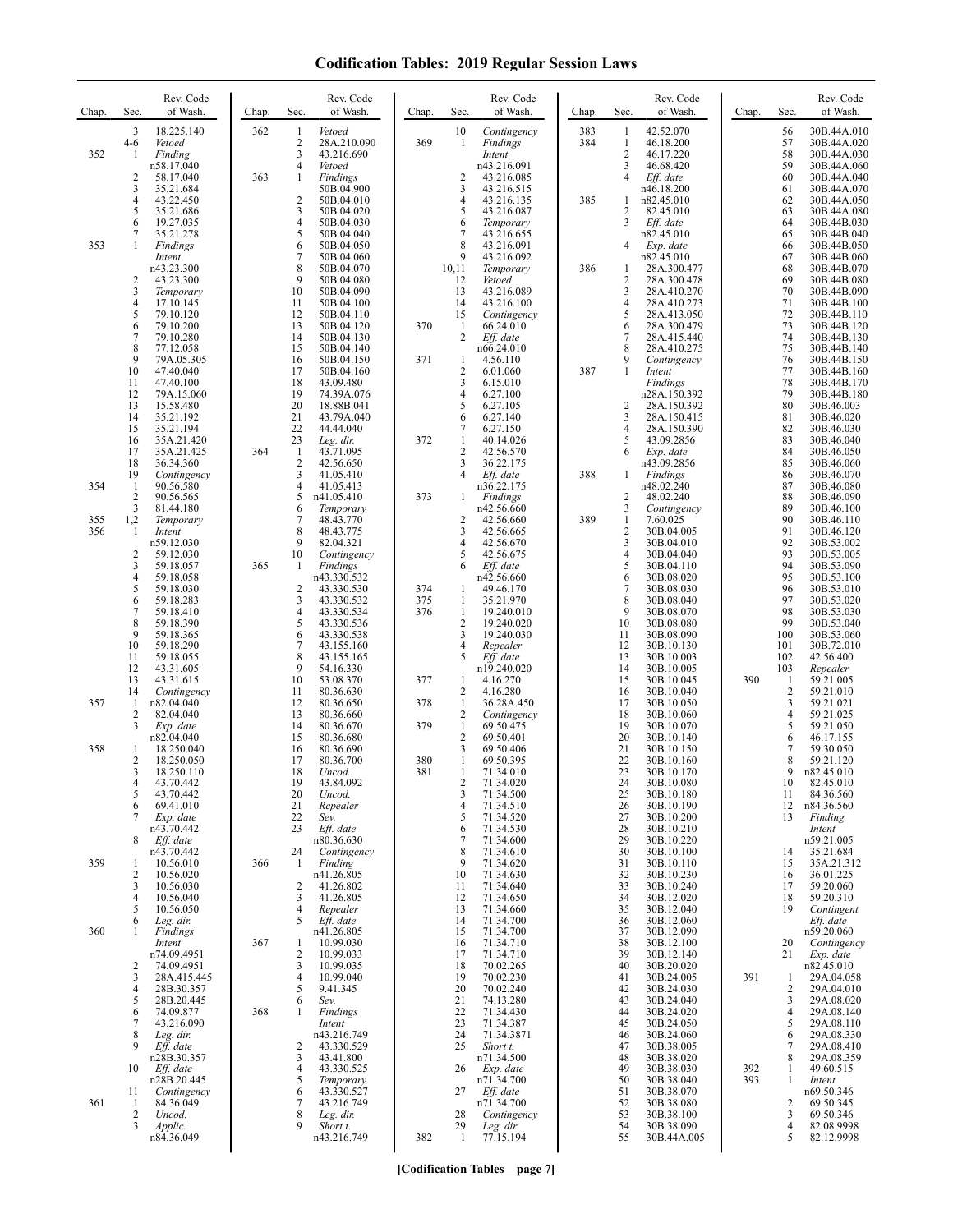| Chap.             | Sec.                                           | Rev. Code<br>of Wash.                                              | Chap. | Sec.                   | Rev. Code<br>of Wash.                                             | Chap. | Sec.                         | Rev. Code<br>of Wash.                                            | Chap. | Sec.                      | Rev. Code<br>of Wash.                                                | Chap. | Sec.                            | Rev. Code<br>of Wash.                                               |
|-------------------|------------------------------------------------|--------------------------------------------------------------------|-------|------------------------|-------------------------------------------------------------------|-------|------------------------------|------------------------------------------------------------------|-------|---------------------------|----------------------------------------------------------------------|-------|---------------------------------|---------------------------------------------------------------------|
| 394               | 6<br>1                                         | Eff. date<br>n69.50.345<br>Findings<br>n69.50.563                  |       | 31<br>32<br>33<br>34   | 28B.15.760<br>28B.15.762<br>28B.15.820<br>28B.108.010             |       | 2<br>3                       | become law.<br>See 2019 c 409 s 3<br>43.216.512<br>Contingent    |       | 962<br>963<br>964<br>965  | 43.08.190<br>43.09.475<br>43.43.839<br>43.60A.140                    | 420   | 3<br>4<br>1                     | Temporary<br>Eff. date<br>Finding<br>n82.04.29004                   |
|                   | $\overline{2}$<br>3<br>4<br>5                  | 43.05.160<br>69.50.563<br>69.50.342<br>69.50.561                   |       | 35<br>36<br>37<br>38   | 28B.116.010<br>28A.180.120<br>28B.76.502<br>28B.76.525            | 410   | 1<br>2                       | Eff. dates<br>n43.216.512<br>28A.500.015<br>84.52.0531           |       | 966<br>967<br>968<br>969  | 43.70.250<br>43.70.445<br>43.79.445<br>43.101.200                    | 421   | 2<br>1<br>2                     | 82.04.29004<br>Intent<br>n47.10.896<br>47.10.896                    |
|                   | 6<br>7<br>$\,$ 8 $\,$<br>9                     | 69.50.562<br>69.50.331<br>69.50.564<br>69.50.101                   |       | 39<br>40<br>41<br>42   | 28B.76.526<br>28B.76.540<br>28B.76.699<br>28B.77.020              | 411   | 3<br>4<br>1<br>2             | 28A.320.330<br>43.09.2856<br>84.52.065<br>28A.300.780            |       | 970<br>971<br>972<br>973  | 43.101.220<br>43.101.435<br>43.155.050<br>43.320.110                 |       | 3<br>4<br>5<br>6                | 47.10.897<br>47.10.898<br>47.10.899<br>47.10.900                    |
| 395               | 10<br>-1<br>$\overline{2}$<br>3                | 42.56.270<br>43.114.005<br>43.114.010<br>43.114.020                |       | 43<br>44<br>45<br>46   | 28B.117.020<br>28B.118.010<br>28B.118.090<br>28B.133.010          |       | 3<br>4<br>5<br>6             | 28A.320.330<br>41.05.011<br>41.05.050<br>28A.400.350             |       | 974<br>975<br>976<br>977  | 43.330.250<br>43.372.070<br>43.380.020<br>50.16.010                  |       | 7<br>8<br>9<br>10               | 47.10.901<br>47.10.905<br>47.10.906<br>47.10.907                    |
|                   | 4<br>5<br>6<br>7                               | 43.114.030<br>43.114.040<br>43.114.050<br>43.114.060               |       | 47<br>48<br>49         | 28B.133.020<br>28C.18.166<br>Findings<br>n28B.94.020              |       | 7<br>8<br>9                  | Temporary<br>Eff. date<br>n84.52.065<br>28C.30.050               |       | 978<br>979<br>980<br>981  | 69.50.540<br>70.155.120<br>71.24.580<br>76.04.610                    |       | 11<br>12<br>13<br>14            | 47.56.880<br>47.56.884<br>47.56.895<br>47.56.897                    |
| 396               | 8<br>9<br>$\mathbf{1}$                         | 43.114.070<br>Leg. dir.<br>Findings<br>Intent                      |       | 50<br>51<br>52<br>53   | 28B.94.010<br>28B.94.020<br>Leg. dir.<br>Findings                 | 412   | 10<br>1                      | Contingent<br>Eff. date<br>n28C.30.050<br>28A.300.542            |       | 982<br>983<br>984<br>985  | 76.09.405<br>77.12.203<br>79.64.040<br>79.64.110                     |       | 15<br>16<br>17<br>18            | 43.84.092<br>Repealer<br>47.56.900<br>Leg. dir.                     |
| 397<br>398        | $2 - 5$<br>1<br>$\overline{2}$<br>$\mathbf{1}$ | Temporary<br>Uncod.<br>Temporary<br>10.52.110                      |       | 54<br>55               | Intent<br>n28C.30.050<br>28C.30.030<br>28C.30.040                 | 413   | 2<br>3<br>4<br>$1-$          | 43.185C.340<br>28A.320.142<br>Contingency<br>Par. veto           |       | 986<br>987<br>988<br>989  | 79.105.150<br>79A.25.210<br>82.14.310<br>82.19.040                   | 422   | 19<br>20<br>1                   | Leg. dir.<br>Eff. date<br>n47.10.896<br>Intent                      |
| 399               | 1<br>$\overline{2}$<br>3                       | Findings<br>n74.09.875<br>74.09.875<br>48.43.072                   |       | 56<br>57<br>58<br>59   | 28C.30.050<br>28C.30.020<br>28C.30.070<br>28C.30.060              |       | 3101<br>3102                 | <i><b>Omnibus</b></i><br>Approp. Act<br>(Uncod.)<br>Vetoed       |       | 990<br>991<br>992<br>993  | 83.100.230<br>86.26.007<br>90.50A.090<br>90.56.500                   |       | 101<br>201<br>202               | n82.21.010<br>82.21.010<br>82.21.030<br>70.105D.190                 |
|                   | 4<br>5<br>6<br>7                               | 70.41.520<br>48.43.074<br>70.250.060<br>n48.43.072                 |       | 60<br>61<br>62<br>63   | 28A.700.130<br>28C.18.060<br>28B.145.005<br>28B.145.010           |       | 3103-7018                    | Par. veto<br><i><b>Omnibus</b></i><br>Approp. Act<br>(Uncod.)    |       | 994<br>995-1019           | 90.56.510<br>Par. veto<br><i><b>Omnibus</b></i><br>Approp. Act       |       | 203<br>204<br>301<br>401        | 70.105D.200<br>70.105D.210<br>Temporary<br>70.105D.030              |
|                   | 8<br>9                                         | Short t.<br>n74.09.875<br>Eff. dates<br>n74.09.875                 |       | 64<br>65<br>66<br>67   | 28B.145.020<br>28B.145.030<br>28B.145.040<br>28B.145.090          |       | 7019<br>7020-7022            | Vetoed<br>Par. veto<br><i><b>Omnibus</b></i><br>Approp. Act      |       | 1020<br>1021-1702         | (Uncod.)<br>Vetoed<br>Par. veto<br><b>Omnibus</b>                    |       | 402<br>403<br>404<br>405        | 70.105D.050<br>70.75A.060<br>70.76.100<br>70.95M.080                |
| 400<br>401        | 10<br>1<br>2<br>$\mathbf{1}$                   | Eff. date<br>n48.43.074<br>9.96.060<br>Contingency<br>46.55.090    |       | 68<br>69<br>70         | 28B.145.055<br>Findings<br>Intent<br>n43.216.135<br>43.216.135    |       | 7023<br>7024<br>7025<br>7026 | (Uncod.)<br>28B.15.210<br>28B.15.310<br>28B.20.725<br>28B.30.750 |       | 1801<br>1802              | Approp. Act<br>(Uncod.)<br>Eff. date<br>n82.19.040<br>Sev.           |       | 406<br>407<br>408<br>409<br>410 | 70.95M.120<br>70.240.050<br>70.270.050<br>70.285.090                |
| 402<br>403        | 2<br>$\mathbf{1}$<br>2<br>1                    | 46.55.110<br>52.12.031<br>28A.160.230<br>Finding                   |       | 71<br>72<br>73<br>74   | 28B.50.248<br>28B.115.070<br>28B.15.621<br>82.04.299              |       | 7027<br>7028<br>7029<br>7030 | 28B.35.370<br>28B.50.360<br>28B.77.070<br>43.63A.125             | 416   | 1803<br>$1-$<br>702       | Eff. date<br>n28B.20.476<br>Par. veto<br><i><b>Omnibus</b></i>       |       | 411<br>412<br>413<br>414        | 70.280.050<br>70.300.040<br>90.71.370<br>70.105D.130<br>70.105D.140 |
|                   | 2<br>3                                         | Intent<br>n46.04.071<br>46.04.071<br>46.61.110                     |       | 75<br>76<br>77         | Sev.<br>Leg. dir.<br>Eff. date<br>n82.04.299                      |       | 7031<br>7032<br>7033<br>7034 | 43.83.020<br>43.88D.010<br>43.155.050<br>70.148.020              |       | 703<br>704                | Approp. Act<br>(Uncod.)<br>43.19.642<br>46.20.745                    |       | 415<br>416-418<br>419           | Repealer<br>Uncod.<br>Eff. date<br>n82.21.010                       |
|                   | 4<br>5<br>6<br>7                               | 46.61.145<br>46.61.180<br>46.61.185<br>46.61.190                   |       | 78<br>79               | Contingent<br>Eff. date<br>n43.216.135<br>Repealer                |       | 7035<br>7036-7039            | 90.94.090<br>Par. veto<br><i><b>Omnibus</b></i><br>Approp. Act   |       | 705<br>706<br>707<br>708  | 46.68.060<br>46.68.280<br>46.68.290<br>46.68.325                     | 423   | 101<br>201                      | 82.08.0273<br>Finding<br>Intent<br>n82.08.0273                      |
|                   | 8<br>9<br>10<br>11                             | 46.61.205<br>46.61.250<br>46.61.770<br>3.62.090                    | 407   | 80<br>1<br>2           | Short t.<br>n28B.92.200<br>28B.50.295<br>Findings                 |       | 7040<br>7041                 | (Uncod.)<br>Sev.<br>Eff. date<br>n28B.15.210                     |       | 709<br>710                | <i>Failed to</i><br>become law.<br>See 2019 c 416 s 718<br>47.56.876 |       | 202<br>203<br>204<br>205        | 10.05.190<br>46.16A.030<br>47.68.255<br>88.02.400                   |
|                   | 12<br>13<br>14<br>15                           | 2.68.040<br>46.63.110<br>43.84.092<br>Eff. date                    |       | 3<br>$\overline{4}$    | Intent<br>n28B.50.295<br>43.20A.755<br>43.20A.760                 | 414   | 1<br>2<br>3<br>4             | 43.100A.311<br>43.100A.312<br>43.100A.313<br>43.100A.314         |       | 711<br>712<br>713<br>714  | 41.45.0631<br>46.68.063<br>46.68.370<br>46.68.300                    | 424   | 301<br>1<br>2                   | Eff. date<br>n82.08.0273<br>82.45.060<br>82.45.230                  |
| 404<br>405<br>406 | 1<br>2<br>$\mathbf{1}$<br>1                    | n46.04.071<br>43.330.515<br>43.330.520<br>18.25.190<br>Findings    | 408   | 5<br>6<br>7<br>8<br>1  | 28B.92.105<br>n28B.50.295<br>Uncod.<br>Contingency<br>Finding     |       | 5<br>6<br>7<br>8             | 43.100A.315<br>Leg. dir.<br>Sev.<br>Eff. date<br>n43.100A.311    |       | 715<br>716<br>717<br>718  | 47.12.340<br>47.60.322<br>Temporary<br>Contingent<br>Eff. date       |       | 3<br>4<br>5<br>6<br>7           | 82.45.010<br>82.45.033<br>82.45.235<br>43.07.390<br>82.45.220       |
|                   | $\overline{2}$<br>3                            | Intent<br>n43.79.195<br>43.79.195<br>28C.18.200                    |       | 2<br>3                 | Intent<br>n43.216.512<br>43.216.505<br>43.216.556                 | 415   | $1-$<br>722                  | Par. veto<br><i><b>Omnibus</b></i><br>Approp. Act<br>(Uncod.)    |       | 801-1102                  | Par. veto<br><i><b>Omnibus</b></i><br>Approp. Act<br>(Uncod.)        | 425   | 8<br>9<br>1                     | n82.45.060<br>$Eff.$ date<br>n82.45.060<br>82.04.260                |
|                   | $4 - 17$<br>18<br>19                           | Approp.<br>Findings<br>n28B.92.200<br>28B.92.200                   |       | 4<br>5                 | Failed to<br>become law.<br>See 2019 c 408 s 13<br>43.216.512     |       | 723<br>724-951               | Vetoed<br>Par. veto<br><b>Omnibus</b><br>Approp. Act             |       | 1103<br>1201<br>1202      | Repealer<br>Sev.<br>Eff. date<br>n43.19.642                          | 426   | 2<br>1                          | Eff. date<br>n82.04.260<br>Findings<br>Intent                       |
|                   | 20<br>21<br>22<br>23<br>24                     | 28B.92.205<br>28B.92.030<br>28B.92.220<br>28B.92.210<br>43.88C.010 |       | 6<br>7<br>8<br>9<br>10 | Temporary<br>43.216.514<br>43.216.578<br>43.216.555<br>43.216.080 |       | 952<br>953<br>954<br>955     | (Uncod.)<br>Temporary<br>28B.20.476<br>28B.115.070<br>28C.04.535 | 417   | -1<br>$\overline{c}$<br>3 | Findings<br>Intent<br>n46.17.040<br>46.17.040<br>46.17.005           |       | 2<br>3<br>4                     | n82.04.290<br>82.04.290<br>82.04.293<br>Findings<br>Intent          |
|                   | 25<br>26<br>27<br>28                           | 28B.10.790<br>28B.12.030<br>28B.92.040<br>28B.92.065               |       | 11<br>12<br>13         | 43.216.540<br>43.216.550<br>Contingent<br>Eff. dates              |       | 956<br>957<br>958<br>959     | 38.52.105<br>41.06.280<br>41.26.450<br>41.45.230                 | 418   | 4<br>-1<br>2<br>3         | 46.68.400<br>Uncod.<br>Approp.<br>Eff. date                          |       | 5<br>6<br>7                     | n82.08.207<br>n82.08.207<br>82.08.207<br>82.12.207                  |
|                   | 29<br>30                                       | 28B.15.065<br>28B.15.740                                           | 409   | $\mathbf{1}$           | n43.216.512<br>Failed to                                          |       | 960<br>961                   | 41.60.050<br>41.80.010                                           | 419   | 1<br>2                    | Temporary<br>Approp.                                                 |       | 8<br>9                          | Sev.<br>n82.04.290                                                  |

**[Codification Tables—page 8]**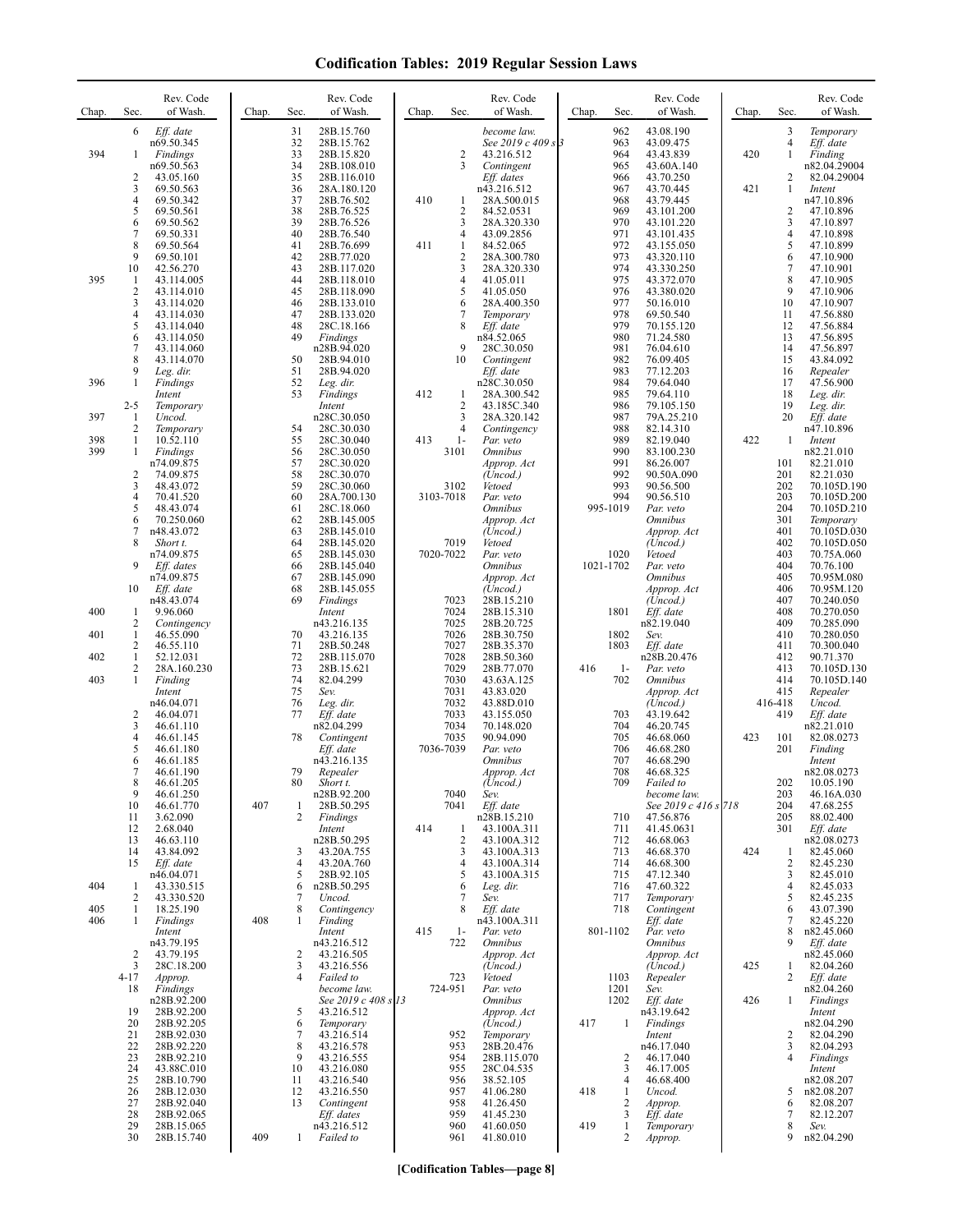| Chap. | Rev. Code<br>Sec.<br>of Wash.                                                                                                                                                                                                                                                                                                                                                                                                                                                                                                                                                                                                                                                                                                                                                                                                                                                                                                                                                                                                                                                                                                                                                                                                                                                                                                                                                                                                                                                                                       | Rev. Code<br>of Wash.<br>Chap.<br>Sec.                                                                                                                                                                                                                                                                                                                                                                                                                                                                                                                                                                                                                                                                                                                                                                                                                                                                                                                                                                                                                                                                                                                                                                                                                                                                                                                                                                                                                                                                                                                                                           | Rev. Code<br>of Wash.<br>Chap.<br>Sec.                                                                                                                                                                                                                                                                                                                                                                                                                                                                                                                                                                                                                                                                                                                                                                                                                                                                                                                                                                                                                                                                                                                                                                                                                                                                                                                                                                                                                                                                                                                                                                                                                                                             | Rev. Code<br>of Wash.<br>Chap.<br>Sec.                                                                                                                                                                                                                                                                                                                                                                                                                                                                                                                                                                                                                                                                                                                                                                                                                                                                                                                                                                                                                                                                                                                                                                                                                                                                                                                                                                                                                                                                                                                                                                                                          | Rev. Code<br>of Wash.<br>Chap.<br>Sec.                                                                                                                                                                                                                                                                                                                                                                                                                                                                                                                                                                                                                                                                                                                                                                                                                                                                                                                                                                                                                                                                                                                                                                                                                                                                                                                                                                                                                                                                                                                                   |
|-------|---------------------------------------------------------------------------------------------------------------------------------------------------------------------------------------------------------------------------------------------------------------------------------------------------------------------------------------------------------------------------------------------------------------------------------------------------------------------------------------------------------------------------------------------------------------------------------------------------------------------------------------------------------------------------------------------------------------------------------------------------------------------------------------------------------------------------------------------------------------------------------------------------------------------------------------------------------------------------------------------------------------------------------------------------------------------------------------------------------------------------------------------------------------------------------------------------------------------------------------------------------------------------------------------------------------------------------------------------------------------------------------------------------------------------------------------------------------------------------------------------------------------|--------------------------------------------------------------------------------------------------------------------------------------------------------------------------------------------------------------------------------------------------------------------------------------------------------------------------------------------------------------------------------------------------------------------------------------------------------------------------------------------------------------------------------------------------------------------------------------------------------------------------------------------------------------------------------------------------------------------------------------------------------------------------------------------------------------------------------------------------------------------------------------------------------------------------------------------------------------------------------------------------------------------------------------------------------------------------------------------------------------------------------------------------------------------------------------------------------------------------------------------------------------------------------------------------------------------------------------------------------------------------------------------------------------------------------------------------------------------------------------------------------------------------------------------------------------------------------------------------|----------------------------------------------------------------------------------------------------------------------------------------------------------------------------------------------------------------------------------------------------------------------------------------------------------------------------------------------------------------------------------------------------------------------------------------------------------------------------------------------------------------------------------------------------------------------------------------------------------------------------------------------------------------------------------------------------------------------------------------------------------------------------------------------------------------------------------------------------------------------------------------------------------------------------------------------------------------------------------------------------------------------------------------------------------------------------------------------------------------------------------------------------------------------------------------------------------------------------------------------------------------------------------------------------------------------------------------------------------------------------------------------------------------------------------------------------------------------------------------------------------------------------------------------------------------------------------------------------------------------------------------------------------------------------------------------------|-------------------------------------------------------------------------------------------------------------------------------------------------------------------------------------------------------------------------------------------------------------------------------------------------------------------------------------------------------------------------------------------------------------------------------------------------------------------------------------------------------------------------------------------------------------------------------------------------------------------------------------------------------------------------------------------------------------------------------------------------------------------------------------------------------------------------------------------------------------------------------------------------------------------------------------------------------------------------------------------------------------------------------------------------------------------------------------------------------------------------------------------------------------------------------------------------------------------------------------------------------------------------------------------------------------------------------------------------------------------------------------------------------------------------------------------------------------------------------------------------------------------------------------------------------------------------------------------------------------------------------------------------|--------------------------------------------------------------------------------------------------------------------------------------------------------------------------------------------------------------------------------------------------------------------------------------------------------------------------------------------------------------------------------------------------------------------------------------------------------------------------------------------------------------------------------------------------------------------------------------------------------------------------------------------------------------------------------------------------------------------------------------------------------------------------------------------------------------------------------------------------------------------------------------------------------------------------------------------------------------------------------------------------------------------------------------------------------------------------------------------------------------------------------------------------------------------------------------------------------------------------------------------------------------------------------------------------------------------------------------------------------------------------------------------------------------------------------------------------------------------------------------------------------------------------------------------------------------------------|
| 427   | 10<br>Eff. date<br>n82.04.290<br>Findings<br>-1                                                                                                                                                                                                                                                                                                                                                                                                                                                                                                                                                                                                                                                                                                                                                                                                                                                                                                                                                                                                                                                                                                                                                                                                                                                                                                                                                                                                                                                                     | 430<br>49.19.010<br>1<br>2<br>49.19.020<br>3<br>49.19.030                                                                                                                                                                                                                                                                                                                                                                                                                                                                                                                                                                                                                                                                                                                                                                                                                                                                                                                                                                                                                                                                                                                                                                                                                                                                                                                                                                                                                                                                                                                                        | 118<br>11.130.090<br>119<br>11.130.095<br>120<br>11.130.100                                                                                                                                                                                                                                                                                                                                                                                                                                                                                                                                                                                                                                                                                                                                                                                                                                                                                                                                                                                                                                                                                                                                                                                                                                                                                                                                                                                                                                                                                                                                                                                                                                        | 503<br>11.130.590<br>504<br>11.130.595<br>505<br>11.130.600                                                                                                                                                                                                                                                                                                                                                                                                                                                                                                                                                                                                                                                                                                                                                                                                                                                                                                                                                                                                                                                                                                                                                                                                                                                                                                                                                                                                                                                                                                                                                                                     | $\,$ 8 $\,$<br>10.77.079<br>9<br>13.40.020<br>10<br>13.40.042                                                                                                                                                                                                                                                                                                                                                                                                                                                                                                                                                                                                                                                                                                                                                                                                                                                                                                                                                                                                                                                                                                                                                                                                                                                                                                                                                                                                                                                                                                            |
| 428   | Intent<br>48.49.003<br>2<br>48.43.005<br>3<br>48.43.093<br>4<br>Short t.<br>48.49.005<br>5<br>48.49.010<br>6<br>48.49.020<br>7<br>48.49.030<br>8<br>48.49.040<br>9<br>48.49.050<br>10<br>48.49.060<br>11<br>48.49.070<br>12<br>48.49.080<br>13<br>48.49.090<br>14<br>48.49.100<br>15<br>48.49.110<br>16<br>48.30.350<br>17<br>18.130.180<br>18<br>70.41.510<br>19<br>70.230.210<br>20<br>70.42.162<br>21<br>41.05.017<br>22<br>48.49.120<br>23<br>Applic.<br>48.49.130<br>24<br>Constr.<br>48.49.140<br>25<br>48.49.150<br>26<br>43.371.100<br>27<br>Leg. dir.<br>28<br>48.43.055<br>29<br>48.18.200<br>30<br>48.43.730<br>31<br>Eff. date<br>48.49.900<br>32<br>Sev.<br>33<br>Contingency<br>-1<br>Finding<br>n42.17A.160<br>$\overline{2}$<br>42.17A.001<br>3<br>42.17A.005<br>4<br>42.17A.055<br>5<br>42.17A.065<br>6<br>42.17A.100<br>7<br>Vetoed<br>8<br>42.17A.110<br>9<br>42.17A.160<br>10<br>42.17A.120<br>11<br>42.17A.125<br>12<br>42.17A.135<br>13<br>42.17A.140<br>14<br>42.17A.205<br>15<br>42.17A.207<br>16<br>42.17A.210<br>17<br>42.17A.215<br>42.17A.225<br>18<br>19<br>42.17A.230<br>42.17A.235<br>20<br>21<br>42.17A.240<br>22<br>42.17A.255<br>23<br>42.17A.260<br>24<br>42.17A.265<br>25<br>42.17A.305<br>26<br>42.17A.345<br>27<br>42.17A.420<br>28<br>42.17A.475<br>29<br>42.17A.600<br>30<br>42.17A.605<br>31<br>42.17A.610<br>32<br>42.17A.615<br>33<br>42.17A.630<br>34<br>42.17A.655<br>35<br>42.17A.700<br>42.17A.710<br>36<br>37<br>42.17A.750<br>38<br>42.17A.755<br>39<br>42.17A.765 | 4<br>49.19.040<br>5<br>Eff. date<br>n49.19.010<br>431<br>47.60.810<br>1<br>2<br>47.60.835<br>3<br>47.60.315<br>432<br>$\mathbf{1}$<br>68.04.005<br>$\mathbf{2}$<br>68.04.020<br>3<br>68.04.290<br>4<br>68.04.300<br>5<br>68.04.080<br>6<br>68.04.120<br>$\overline{7}$<br>68.04.310<br>8<br>68.04.320<br>9<br>68.04.170<br>10<br>68.04.260<br>11<br>68.04.270<br>12<br>68.05.175<br>13<br>68.05.195<br>14<br>68.05.205<br>15<br>68.05.245<br>16<br>Repealer<br>68.24.010<br>17<br>18<br>68.24.150<br>19<br>68.50.108<br>20<br>68.50.110<br>21<br>68.50.130<br>22<br>68.50.140<br>23<br>68.50.160<br>24<br>68.50.170<br>25<br>68.50.185<br>26<br>68.50.240<br>27<br>68.50.270<br>28<br>68.64.120<br>29<br>70.15.010<br>30<br>70.58.230<br>31<br>70.58.260<br>32<br>70.95K.010<br>33<br>70.95M.090<br>34<br>73.08.070<br>35<br>73.08.080<br>36<br>18.39.010<br>37<br>18.39.170<br>38<br>18.39.217<br>39<br>18.39.410<br>40<br>Eff. date<br>n68.05.175<br>433<br>84.56.250<br>1<br>434<br>1<br>35.23.352<br>$\overline{\mathbf{c}}$<br>39.19.020<br>3<br>39.19.060<br>4<br>39.19.250<br>5<br>39.04.155<br>6<br>39.12.040<br>54.04.070<br>8<br>36.32.235<br>9<br>39.04.235<br>10<br>57.08.050<br>35.22.620<br>11<br>12<br>52.14.110<br>13<br>39.04.105<br>54.04.082<br>14<br>15<br>Vetoed<br>16<br>Finding<br>Intent<br>n35.23.352<br>435<br>90.03.525<br>1<br>436<br>1<br>47.38.020<br>437<br>101<br>Short t.<br>11.130.005<br>102<br>11.130.010<br>103<br>11.130.015<br>104<br>11.130.020<br>105<br>11.130.025<br>106<br>11.130.030<br>107<br>11.130.035<br>108<br>11.130.040<br>109<br>11.130.045 | 121<br>11.130.105<br>122<br>11.130.110<br>123<br>11.130.115<br>124<br>11.130.120<br>125<br>11.130.125<br>126<br>11.130.130<br>127<br>11.130.135<br>128<br>11.130.140<br>129<br>11.130.145<br>130<br>11.130.150<br>131<br>11.130.155<br>132<br>11.130.160<br>133<br>11.130.165<br>134<br>11.130.170<br>135<br>11.130.175<br>136<br>11.130.180<br>201<br>11.130.185<br>202<br>11.130.190<br>203<br>11.130.195<br>204<br>11.130.200<br>205<br>11.130.205<br>206<br>11.130.210<br>207<br>11.130.215<br>208<br>11.130.220<br>209<br>11.130.225<br>210<br>11.130.230<br>211<br>11.130.235<br>212<br>11.130.240<br>213<br>11.130.245<br>214<br>11.130.250<br>215<br>11.130.255<br>216<br>11.130.260<br>301<br>11.130.265<br>302<br>11.130.270<br>303<br>11.130.275<br>304<br>11.130.280<br>305<br>11.130.285<br>306<br>11.130.290<br>307<br>11.130.295<br>308<br>11.130.300<br>309<br>11.130.305<br>310<br>11.130.310<br>311<br>11.130.315<br>312<br>11.130.320<br>313<br>11.130.325<br>314<br>11.130.330<br>315<br>11.130.335<br>316<br>11.125.080<br>317<br>11.130.340<br>318<br>11.130.345<br>319<br>11.130.350<br>320<br>11.130.355<br>401<br>11.130.360<br>402<br>11.130.365<br>403<br>11.130.370<br>404<br>11.130.375<br>11.130.380<br>405<br>406<br>11.130.385<br>11.130.390<br>407<br>408<br>11.130.400<br>409<br>11.130.410<br>11.130.415<br>410<br>11.130.420<br>411<br>412<br>11.130.425<br>413<br>11.130.430<br>414<br>11.130.435<br>415<br>11.130.440<br>11.130.445<br>416<br>417<br>11.130.500<br>418<br>11.130.505<br>419<br>11.130.510<br>420<br>11.130.515<br>421<br>11.130.520<br>422<br>11.130.525<br>423<br>11.130.530<br>424<br>11.130.535<br>425<br>11.130.540<br>426<br>11.130.545 | 506<br>11.130.605<br>507<br>11.130.610<br>508<br>11.130.615<br>509<br>11.130.620<br>510<br>11.130.625<br>511<br>11.130.630<br>512<br>11.130.635<br>601<br>11.130.640<br>602<br>11.130.645<br>603<br>11.130.650<br>604<br>11.130.655<br>605<br>11.130.660<br>606<br>11.130.665<br>701<br>11.130.670<br>801<br>Repealer<br>802<br>Applic.<br>Constr.<br>11.130.900<br>803<br>11.130.905<br>804<br><i>Applic.</i><br>11.130.910<br>805<br>Sev.<br>806<br>Leg. dir.<br>807<br>Eff. date<br>11.130.915<br>438<br>1<br>46.37.435<br>439<br>1<br>46.44.105<br>440<br>Findings<br>1<br>n43.17.425<br>$\overline{2}$<br>43.17.420<br>3<br>43.330.510<br>4<br>43.10.310<br>5<br>43.17.425<br>6<br>10.93.160<br>$\tau$<br>43.10.315<br>8<br>n43.17.425<br>9<br>n43.17.425<br>10<br>Repealer<br>11<br>Contingency<br>12<br>Eff. date<br>n43.17.425<br>441<br>Findings<br>1<br>50.75.005<br>$\overline{\mathbf{c}}$<br>50.75.010<br>3<br>50.75.020<br>$\overline{4}$<br>50.75.030<br>5<br>50.75.040<br>6<br>50.75.050<br>7<br>Sev.<br>8<br>Leg. dir.<br>442<br>$\mathbf{1}$<br>18.11.085<br>$\overline{c}$<br>18.11.095<br>$\overline{3}$<br>18.43.130<br>$\overline{4}$<br>18.85.171<br>18.43.050<br>5<br>18.39.070<br>6<br>$\tau$<br>18.16.030<br>8<br>18.43.020<br>18.43.060<br>9<br>18.43.070<br>10<br>18.43.080<br>11<br>12<br>18.43.100<br>18.43.110<br>13<br>14<br>18.43.150<br>15<br>18.210.010<br>18.210.050<br>16<br>17<br>18.210.120<br>18.210.140<br>18<br>19<br>18.43.035<br>20<br>70.118.120<br>21<br>18.235.010<br>22<br>18.210.200<br>23<br>18.43.200<br>443<br>1<br>Short t.<br>n43.43.754<br>2<br>Findings<br>n43.43.754<br>3<br>43.43.754 | 11<br>18.130.040<br>12<br>43.70.442<br>13<br>43.70.442<br>14<br>70.97.010<br>15<br>70.97.030<br>16<br>71.05.020<br>17<br>71.34.020<br>18<br>71.34.720<br>19<br>71.34.720<br>20<br>71.34.760<br>21<br>18.130.175<br>22<br>43.43.842<br>23<br>18.205.097<br>24<br>18.130.055<br>25<br>18.205.105<br>26<br>18.205.107<br>27<br>18.83.220<br>28<br>18.225.095<br>29<br>18.205.160<br>30<br>18.205.170<br>31<br>Uncod.<br>32<br>Eff. dates<br>n43.70.442<br>33<br>Exp. dates<br>n43.70.442<br>445<br>101<br>82.25.005<br>102<br>82.25.010<br>103<br>82.25.015<br>104<br>Intent<br>Purpose<br>82.25.020<br>105<br>82.25.025<br>82.25.030<br>106<br>107<br>82.25.035<br>108<br>82.25.040<br>109<br>82.25.045<br>82.25.050<br>110<br>111<br>82.25.055<br>82.25.060<br>112<br>113<br>82.25.065<br>82.25.070<br>114<br>82.25.075<br>115<br>82.25.080<br>116<br>117<br>82.25.085<br>118<br>82.25.090<br>119<br>82.25.095<br>120<br>82.25.100<br>121<br>82.25.105<br>122<br>82.25.110<br>201<br>66.08.145<br>202<br>66.44.010<br>203<br>82.24.510<br>204<br>82.24.550<br>205<br>82.26.060<br>206<br>82.26.080<br>207<br>82.26.150<br>208<br>82.26.220<br>209<br>82.32.300<br>210<br>70.345.010<br>211<br>70.345.030<br>212<br>70.345.090<br>301<br>43.06.450<br>302<br>43.06.505<br>303<br>43.06.510<br>304<br>43.06.515<br>305<br>82.08.0318<br>306<br>82.12.0318<br>307<br>43.06.468<br>401<br>82.32.870<br>402<br>Repealer<br>43.348.080<br>403<br>404<br>82.26.020<br>405<br>n82.08.0318<br>406<br>Sev.<br>82.25.900<br>407<br>408<br>Leg. dir.<br>409<br>Eff. date<br>82.25.901 |
|       | 40<br>42.17A.775<br>41<br>Vetoed<br>42<br>Repealer<br>43<br>Eff. date<br>n42.17A.700<br>44<br>Eff. date<br>n42.17A.160                                                                                                                                                                                                                                                                                                                                                                                                                                                                                                                                                                                                                                                                                                                                                                                                                                                                                                                                                                                                                                                                                                                                                                                                                                                                                                                                                                                              | 110<br>11.130.050<br>111<br>11.130.055<br>112<br>11.130.060<br>113<br>11.130.065<br>11.130.070<br>114<br>115<br>11.130.075<br>116<br>11.130.080                                                                                                                                                                                                                                                                                                                                                                                                                                                                                                                                                                                                                                                                                                                                                                                                                                                                                                                                                                                                                                                                                                                                                                                                                                                                                                                                                                                                                                                  | 427<br>11.130.550<br>428<br>11.130.555<br>429<br>11.130.560<br>430<br>11.130.565<br>11.130.570<br>431<br>432<br>11.130.575<br>501<br>11.130.580                                                                                                                                                                                                                                                                                                                                                                                                                                                                                                                                                                                                                                                                                                                                                                                                                                                                                                                                                                                                                                                                                                                                                                                                                                                                                                                                                                                                                                                                                                                                                    | 9A.44.132<br>4<br>444<br>1<br>18.205.010<br>2<br>18.205.020<br>3<br>18.205.030<br>18.205.080<br>4<br>5<br>18.205.090<br>6<br>18.205.095                                                                                                                                                                                                                                                                                                                                                                                                                                                                                                                                                                                                                                                                                                                                                                                                                                                                                                                                                                                                                                                                                                                                                                                                                                                                                                                                                                                                                                                                                                         | 446<br>n71.05.214<br>1<br>$\overline{2}$<br>71.05.020<br>3<br>71.05.050<br>4<br>71.05.150<br>5<br>71.05.150<br>6<br>71.05.153<br>7<br>71.05.153                                                                                                                                                                                                                                                                                                                                                                                                                                                                                                                                                                                                                                                                                                                                                                                                                                                                                                                                                                                                                                                                                                                                                                                                                                                                                                                                                                                                                          |